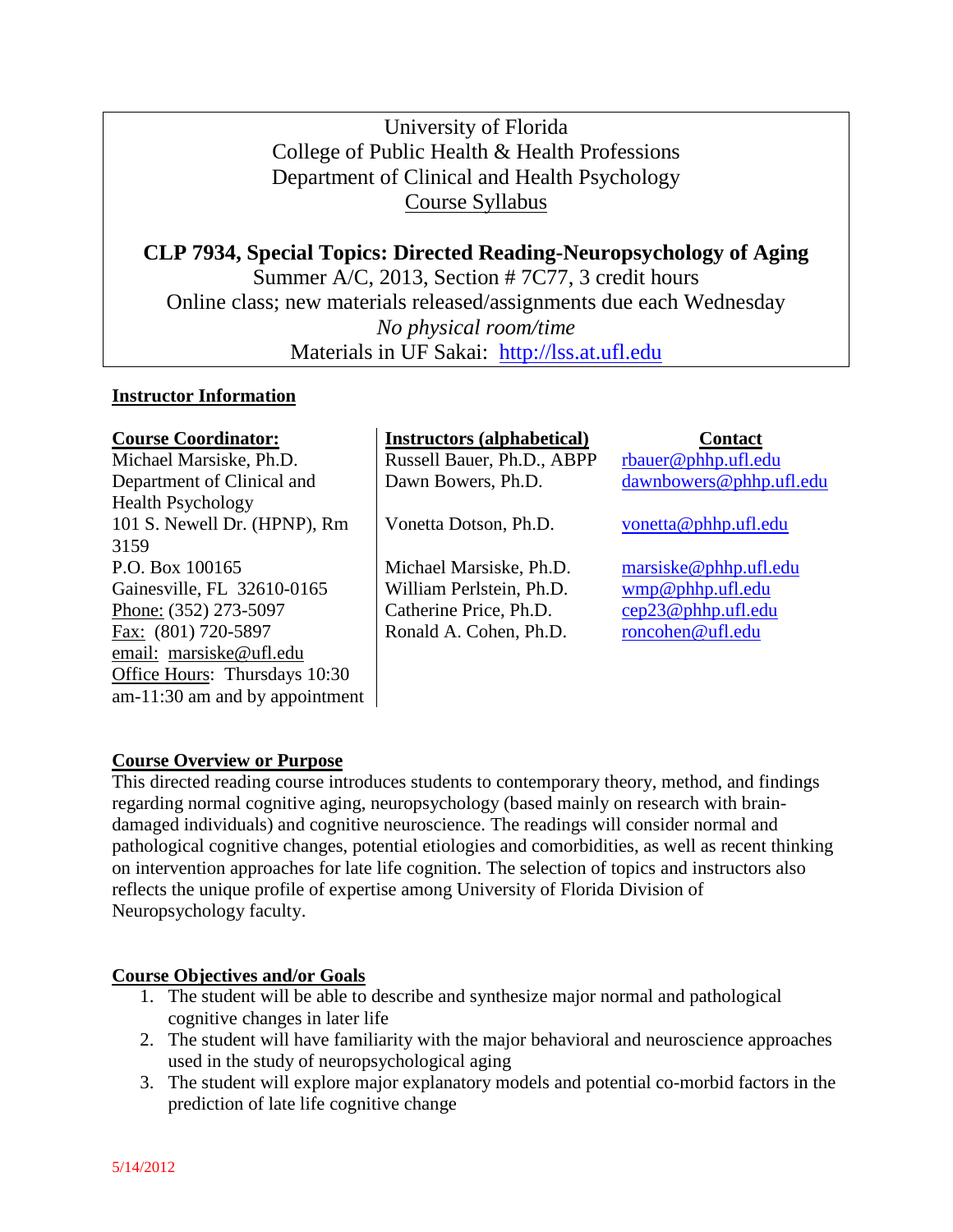4. The student will become familiarized with contemporary approaches to intervening with late life cognition, and will be able to summarize emerging data needs in this nascent area.

### **Course format**

This is a directed reading course. Students will access personal-use electronic copies of all assigned readings in this course (online, in the UF Sakai system). Each week, students will be expected to summarize, synthesize and integrate readings (along with outside material they choose to bring in) so that they can explain readings to others. This will take the form of a weekly teaching PowerPoint presentation produced by the student (see "Assignments" below for details). Powerpoints must be uploaded by 4:05 pm (Eastern time) each week, as described below.

### **Prerequisite**:

Students must be registered graduate students in good standing at the University of Florida. The course is open to students from all disciplines, although some of the material may be challenging for students without basic coursework in cognitive/developmental psychology or neuropsychology. Students are expected to seek out additional foundational reading and materials in areas that are challenging for them; students are invited to ask course instructors for recommendations.

#### **Course materials**:

Each week is associated with readings (empirical articles, meta-analyses, review chapters, theoretical papers, fact sheets, consensus statements). These are detailed below in the weekly calendar, and electronic copies will be provided at the class Sakai site.

#### **Course website**:

The course will be delivered entirely via the UF Sakai system at [http://lss.at.ufl.edu.](http://lss.at.ufl.edu/) Weekly homework assignments (student-produced PowerPoint presentations) will be distributed via Sakai, and should be submitted by the student as an attachment to the class Sakai site ("Assignments" tab).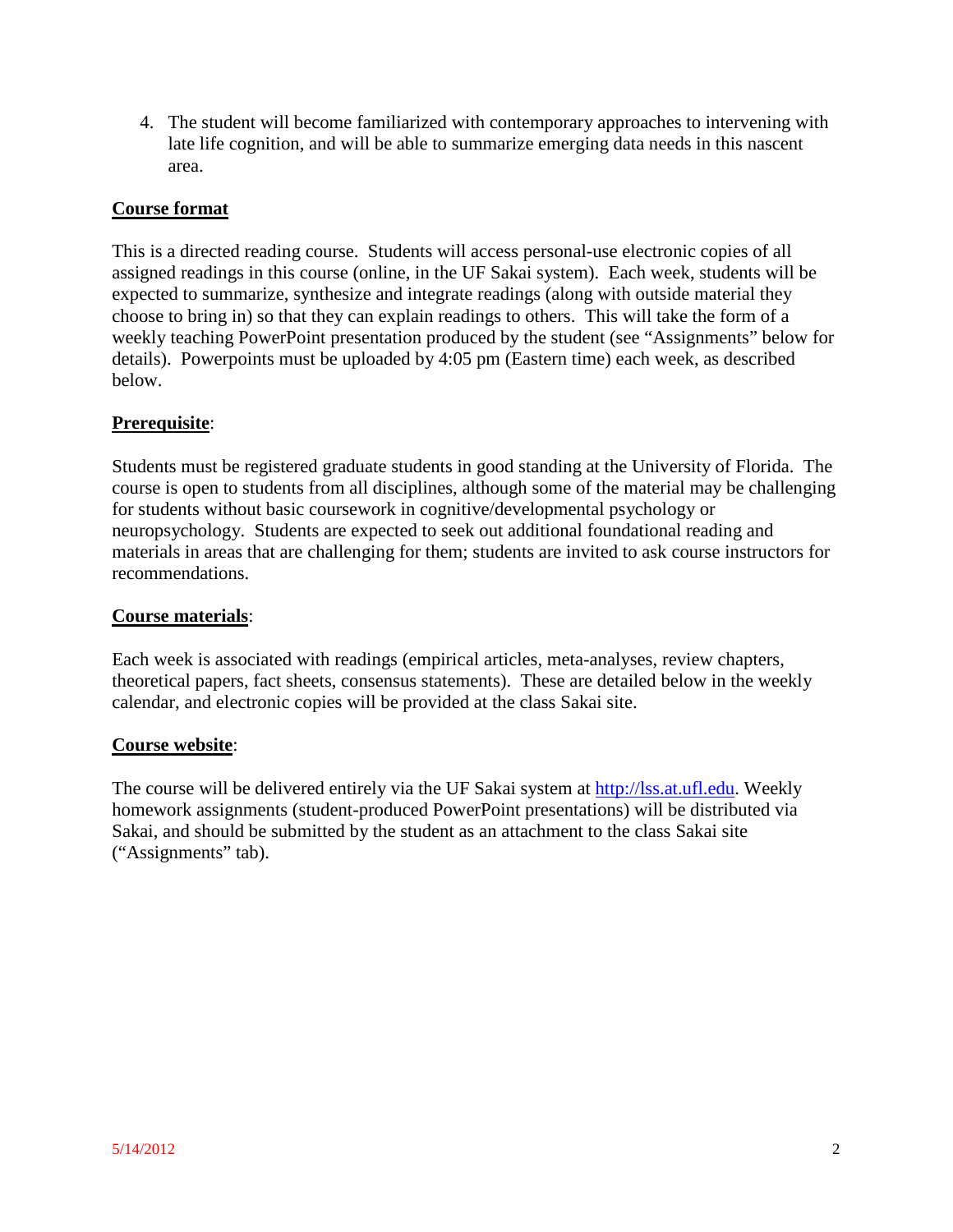### **Course Requirements/Evaluation/Grading**

Percentage grades in this class are earned on the basis of points (described below), and then converted to letter grades (as shown in this chart). Letter-grade GPA equivalents are shown in the second table below.

| <b>Percentage or</b><br>points earned<br>in class | $93% -$<br>100% | $90% -$<br>92% | $87% -$<br>89% | $83% -$<br>86% | $80% -$<br>82% | $77% -$<br>79% | $73% -$<br>76% | $70% -$<br>72%                 | $67% -$<br>69% | $63% -$<br>66% | $60% -$<br>62% | Be-<br>low<br>60% |     |     |           |     |
|---------------------------------------------------|-----------------|----------------|----------------|----------------|----------------|----------------|----------------|--------------------------------|----------------|----------------|----------------|-------------------|-----|-----|-----------|-----|
| <b>Letter Grade</b>                               |                 | A-             | $B+$           | B              | $B -$          | $\mathbf{C}^+$ |                | $\overline{\phantom{1}}$<br>∪− | $D+$           |                | D-             | Е                 | WF  |     | <b>NG</b> | S-U |
| equivalent                                        |                 |                |                |                |                |                |                |                                |                |                |                |                   |     |     |           |     |
|                                                   | 4.0             | 3.67           | 3.33           | 3.0            | 2.67           | 2.33           | 2.0            | 67                             | 1.33           | 1.0            | 0.67           | 0.0               | 0.0 | 0.0 | 0.0       | 0.0 |

For greater detail on the meaning of letter grades and university policies related to them, see the Registrar's Grade Policy regulations at <http://www.registrar.ufl.edu/catalog/policies/regulationgrades.html>

On the course schedule below is listed the date on which each assignment is distributed to the class. Assignments are always due, in e-learning, on the Wednesday designated below, by 4:05 pm.

The grade for the class will be based on the weekly Powerpoints. *Each Powerpoint presentation will be weighted to count for the exact same proportion of your final grade, even if varying numbers of pages-to-read are given to each week.* 

1. *Submitted Powerpoint presentations*. (100% of grade) – Each week, a Powerpoint will be required (details below). Each powerpoint is worth 8.33% of the final grade. *Submit via Sakai.*

The Powerpoint should:

- a. Start with OBJECTIVES and a list of key terms and their definitions. See the appendix of this document for more details on how to write objectives
- b. The final slides should be labeled SUMMARY/WRAPUP or something like that, and should strive to constitute an INTEGRATIVE SUMMARY of the week, along with future directions.
- c. Your approach to reviewing the articles to to provide a summary/synthesis/integration/analysis of what you have read
	- the powerpoint should not be a point-by-point review of each article, but should provide the "big picture"
	- the powerpoint should take the form of lecture slides you would use if teaching an upper-division undergraduate or lower-division graduate course
- d. Draw on good teaching practice
	- Good teaching powerpoints usually use informative headers that summarize key points
	- Are not text-dense
	- Supplement text with illustrative graphics, figures, tables, charts, video/sound clips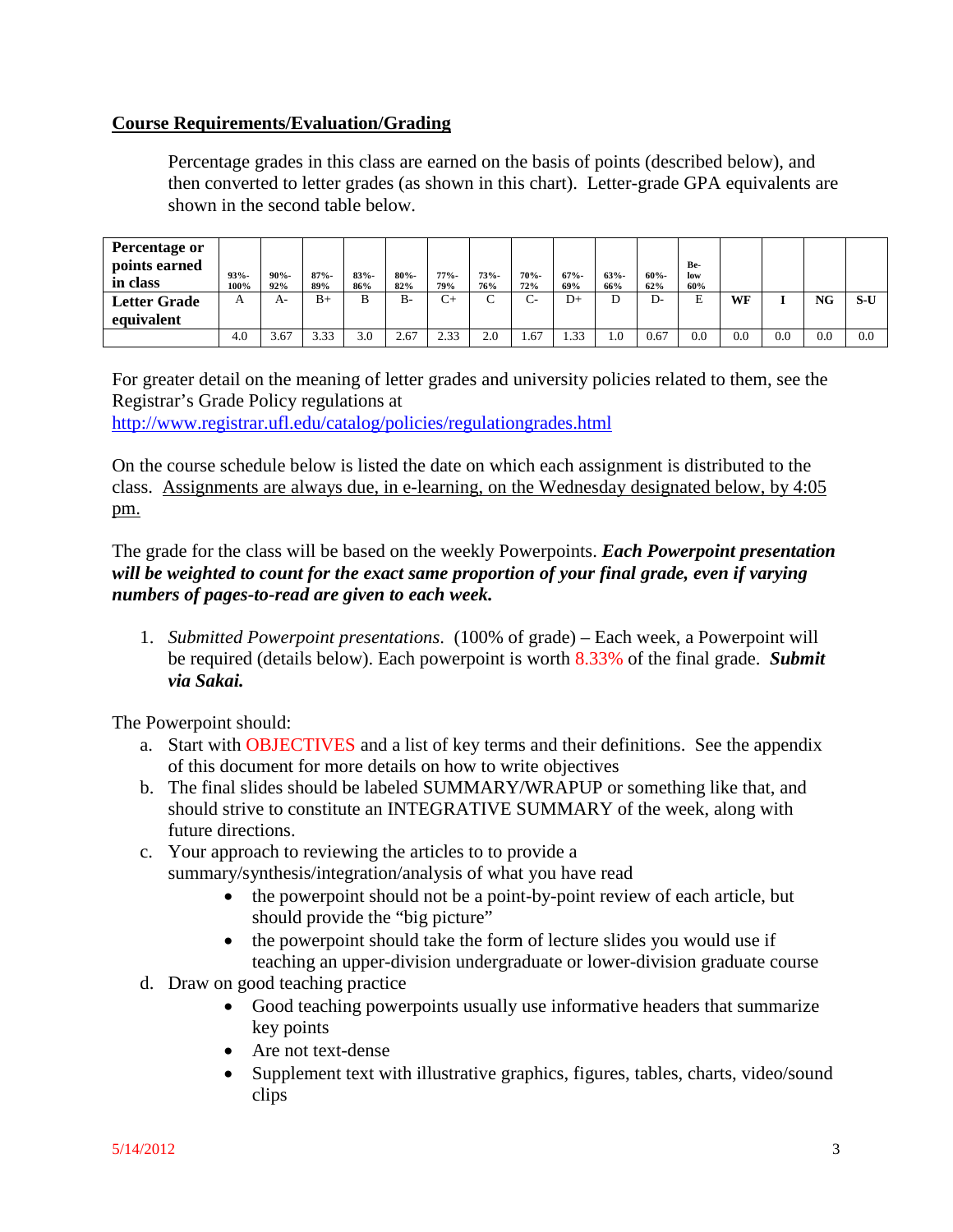- e. Draw on knowledge outside of the required readings
	- Sometimes complex ideas will need definitions/explanations/etc.
	- You may consult outside references, websites, textbooks etc (this is encouraged)
	- Any outside materials included should be properly references/cited on the slide itself
- f. Have sufficient/adequate content
	- A typical class involves 3 hours of lecture per week; thus the number of slides must be sufficient to cover a class of this length
	- Consequently, there is a FIFTY SLIDE MINIMUM (50) for each week.
	- Students may use more than fifty slides, especially if it is useful for reducing the density of single slides
	- There is a ONE HUNDRED AND FIFTY SLIDE MAXIMUM (150) for each week.

The grading rubric for each powerpoint is as follows

| <b>Item</b>                          | <b>Points</b> | <b>Illustrative breakdowns</b>                                                                                                                                                                                                                                                                                                                                                                                                                                                                                                                                                     |
|--------------------------------------|---------------|------------------------------------------------------------------------------------------------------------------------------------------------------------------------------------------------------------------------------------------------------------------------------------------------------------------------------------------------------------------------------------------------------------------------------------------------------------------------------------------------------------------------------------------------------------------------------------|
|                                      |               | (these are examples only, and do not constitute                                                                                                                                                                                                                                                                                                                                                                                                                                                                                                                                    |
|                                      |               | hard-and-fast rules; there is always some instructor                                                                                                                                                                                                                                                                                                                                                                                                                                                                                                                               |
|                                      |               | subjectivity in this kind of rating)                                                                                                                                                                                                                                                                                                                                                                                                                                                                                                                                               |
| Accuracy/thoroughness of<br>coverage | 20            | $20$ – all <i>major</i> concepts/ideas from the readings<br>$\bullet$<br>have been covered (with redundancies eliminated)<br>$\bullet$ 18 – most major concepts covered; some concepts<br>left uncovered or unclearly discussed or<br>redundancies exist<br>$16$ – several major concepts uncovered or left<br>$\bullet$<br>unclear<br>14 – whole readings clearly given short schrift or<br>$\bullet$<br>left out<br>$12$ – significant gaps in coverage or clarity<br>٠<br>Point values below 12 would be assigned for absent<br>$\bullet$<br>or wholly inadequate presentations |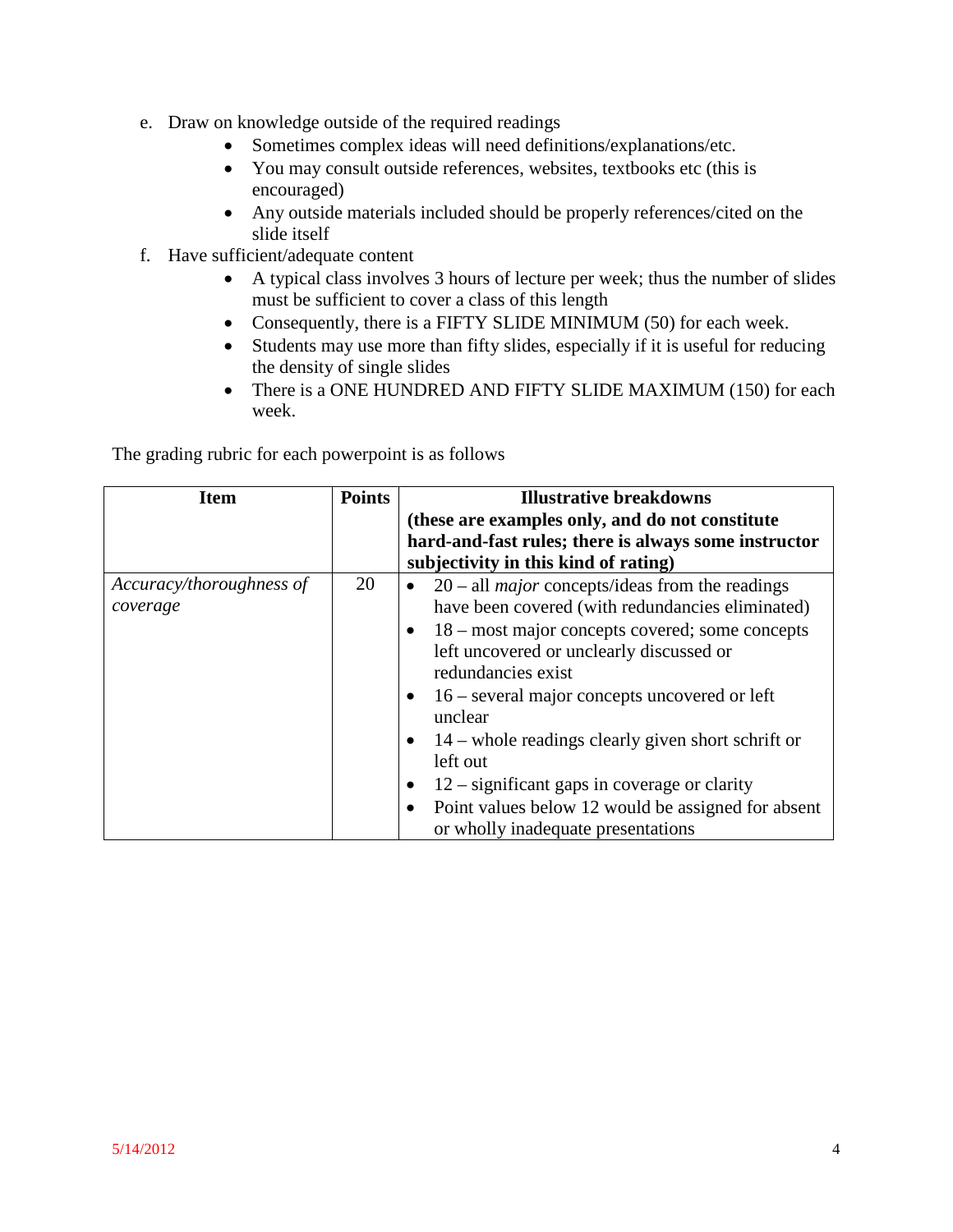| <b>Item</b>                             | <b>Points</b> | <b>Illustrative breakdowns</b>                                                                                                                                                                                                                                                                                                                                                                                                                                                                                                                                                                                                                                                                                                                                                                  |
|-----------------------------------------|---------------|-------------------------------------------------------------------------------------------------------------------------------------------------------------------------------------------------------------------------------------------------------------------------------------------------------------------------------------------------------------------------------------------------------------------------------------------------------------------------------------------------------------------------------------------------------------------------------------------------------------------------------------------------------------------------------------------------------------------------------------------------------------------------------------------------|
|                                         |               | (these are examples only, and do not constitute                                                                                                                                                                                                                                                                                                                                                                                                                                                                                                                                                                                                                                                                                                                                                 |
|                                         |               | hard-and-fast rules; there is always some instructor                                                                                                                                                                                                                                                                                                                                                                                                                                                                                                                                                                                                                                                                                                                                            |
|                                         |               | subjectivity in this kind of rating)                                                                                                                                                                                                                                                                                                                                                                                                                                                                                                                                                                                                                                                                                                                                                            |
| Good pedagogical practice               | 20            | $20 - \text{key}$ points are highlighted and summarized<br>$\bullet$<br>(main ideas, not details); text density is not<br>overwhelming; good supplementation with<br>figures/tables/graphs/charts, media, etc.<br>$18 - \text{key}$ ideas are sometimes lost in too much<br>$\bullet$<br>detail; dense slides; excessive reliance on text<br>$16$ – slides seem too much like summary of<br>$\bullet$<br>readings; not much evidence of reduce or "teach"<br>content<br>$14$ – simple summaries of articles; no major<br>organizational framework<br>12 – inaccurate, incomplete, disorganized material<br>$\bullet$<br>Point values below 12 would be assigned for absent<br>$\bullet$<br>or wholly inadequate presentations                                                                   |
| Use of outside sources                  | 10            | $10$ – extensive evidence of outside sources used to<br>$\bullet$<br>illustrate, amplify, define, add new ideas<br>9 – substantial inclusions of outside sources<br>٠<br>8 – students clearly drew on materials outside of the<br>assigned readings; clear areas where more work<br>could have been done<br>7 – some attempt to illustrate at least some points<br>$\bullet$<br>with additional sources<br>$6$ – limited (3 or fewer) uses of outside sources<br>$\bullet$<br>Point values below 6 would be assigned for fewer<br>$\bullet$<br>than three outside references                                                                                                                                                                                                                    |
| Evidence of effort in<br>design/summary | 10            | $10$ – outstanding attention to design/sensory<br>$\bullet$<br>appeal/interest value/systematic organization<br>(without distraction)<br>9 - clear attention to design/sensory appeal/interest<br>$\bullet$<br>value/systematic organization (possibly with some<br>clutter/distraction)<br>8 - evidence of attention to design, etc., but with<br>٠<br>substantial reliance on textual summaries of read<br>materials<br>7 – limited attention to design/etc.<br>$\bullet$<br>$6 - \text{minimal}$ (3 or fewer) attention to design/etc.<br>$\bullet$<br>Point values below 6 would be assigned for less<br>$\bullet$<br>than minimal/absent attention to design etc, or<br>substantial distractibility/clutter (e.g., cartoons<br>characters on every page; blinking lights on every<br>page) |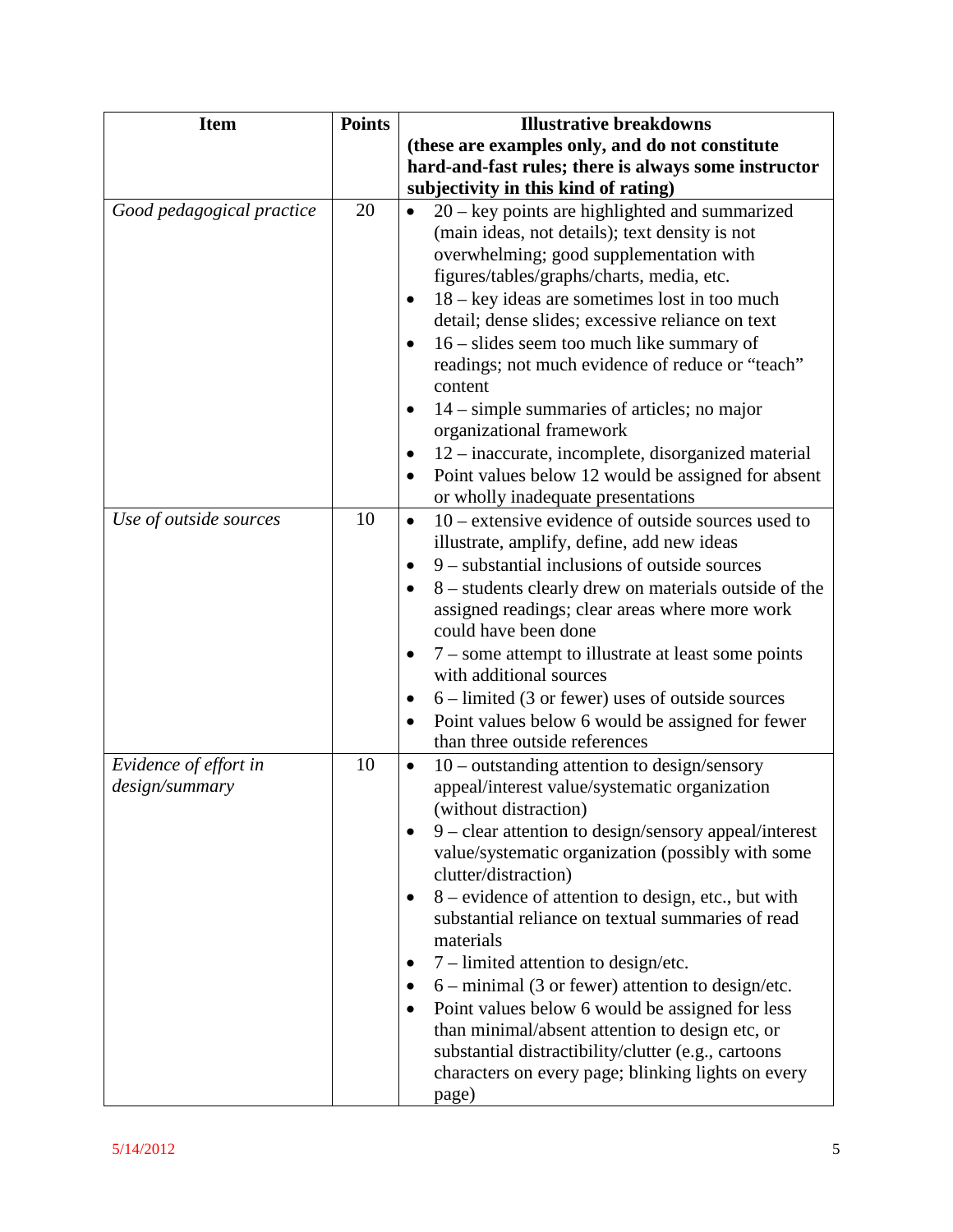| <b>Item</b>                                                           | <b>Points</b> | <b>Illustrative breakdowns</b><br>(these are examples only, and do not constitute                                                                                                                                                                                                                                                                                                                                                                                                                                                                                                                                                                                       |
|-----------------------------------------------------------------------|---------------|-------------------------------------------------------------------------------------------------------------------------------------------------------------------------------------------------------------------------------------------------------------------------------------------------------------------------------------------------------------------------------------------------------------------------------------------------------------------------------------------------------------------------------------------------------------------------------------------------------------------------------------------------------------------------|
|                                                                       |               | hard-and-fast rules; there is always some instructor<br>subjectivity in this kind of rating)                                                                                                                                                                                                                                                                                                                                                                                                                                                                                                                                                                            |
| Evidence of<br>synthesis/analysis/providing<br>higher-order summaries | 10            | $10$ – outstanding attempt to <i>teach</i> the material<br>$\bullet$<br>("main ideas", "why is this important?", "how do<br>we pull this together?", "what does this all mean?",<br>"what's next for the field?")<br>9 – substantial/extensive attempt to <i>teach</i> material<br>$\bullet$<br>8 – significant <i>teach</i> attempts, but with frequent<br>$\bullet$<br>lapses into summary only<br>7 – limited attention to <i>teaching</i> ; preponderance of<br>$\bullet$<br>summary<br>$6$ – minimal attention to <i>teaching</i><br>$\bullet$<br>Point values below 6 would be assigned for less<br>$\bullet$<br>than minimal/absent attention to <i>teaching</i> |

# **When you submit your assignments to Sakai, it is essential that the first word of your assignment Powerpoint title be your LAST NAME (e.g.,**

*Marsiske\_Week01\_NormalAging.ppt***). After 2 reminders about this, a 2-point deduction will be made on each homework for which these naming conventions are forgotten. See below for additional policy on late submissions.**

**Note that after your PowerPoint has been graded, it may be submitted to other class members for review and mutual learning.**

# **Incomplete grades**:

An incomplete grade may be assigned at the discretion of the instructor as an interim grade for a course in which the student has 1) completed a major portion of the course with a passing grade, 2) been unable to complete course requirements prior to the end of the term because of extenuating circumstances, and 3) obtained agreement from the instructor and arranged for resolution (contract) of the incomplete grade. Instructors assign incomplete grades following consultation with Department Chairs.

# **For extra help**:

For technical/administrative questions, please always contact Course Coordinator Michael Marsiske, using any of the modalities indicated on the first page of this syllabus.

For substantive issues/clarifications regarding *content*, please contact the instructor-of-record for each given week (week-by-week instructors are shown below; contact information is above).

## **Software/computing resources:**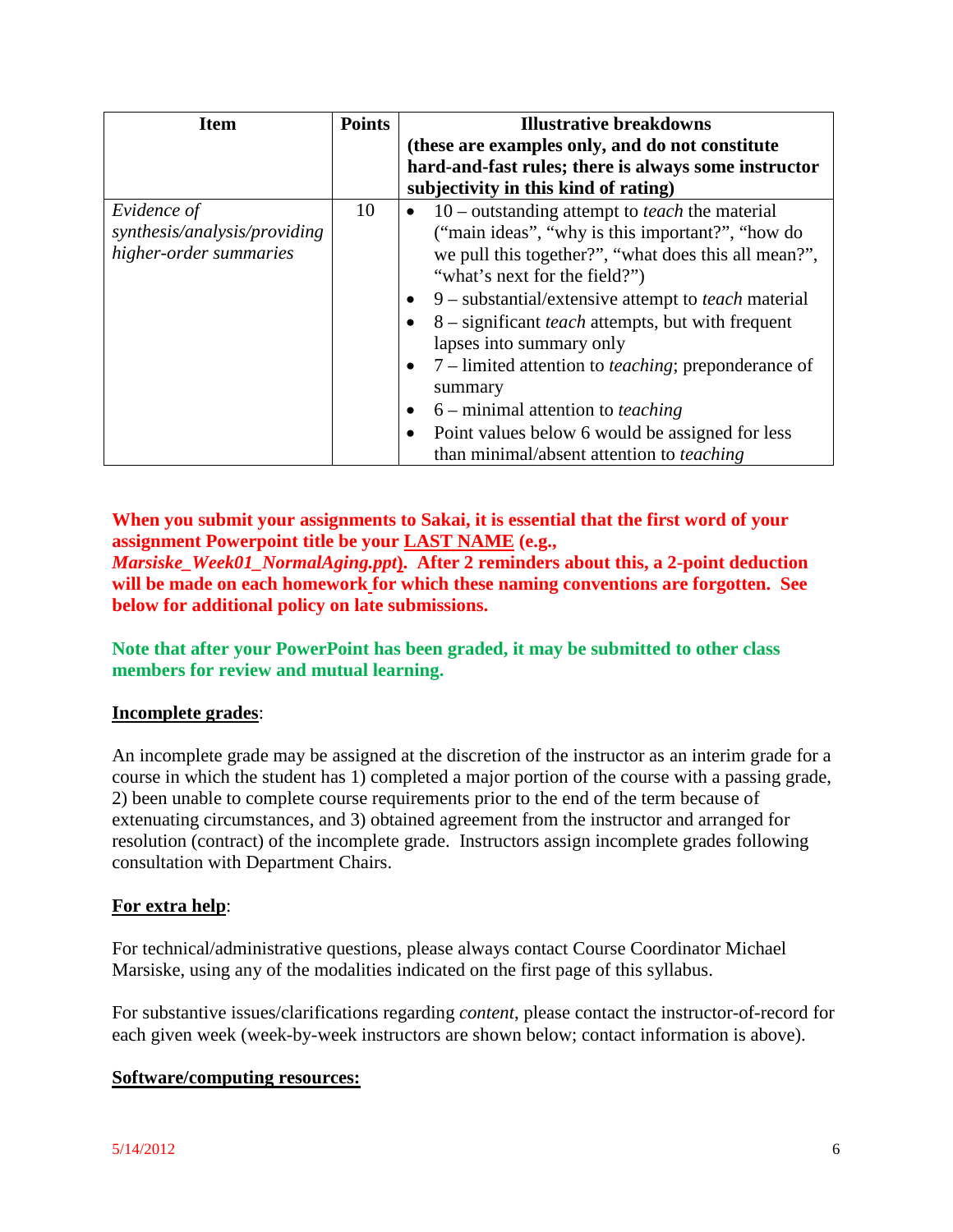All students must be able to access the UF Sakai portal [\(http://lss.at.ufl.edu\)](http://lss.at.ufl.edu/). All students must have access to PowerPoint 2007 or earlier. All students must have an official University of Florida e-mail address (@ufl.edu) and must use that address for correspondence regarding the class.

### **University's Honesty Policy (cheating and use of copyrighted materials)**

*Academic Integrity –* Students are expected to act in accordance with the University of Florida policy on academic integrity (see Student Conduct Code, the Graduate Student Handbook or this web site for more details:

**[www.dso.ufl.edu/judicial/procedures/academicguide.php](http://www.dso.ufl.edu/judicial/procedures/academicguide.php)**).

Cheating, lying, misrepresentation, or plagiarism in any form is unacceptable and inexcusable behavior.

# *"We, the members of the University of Florida community, pledge to hold ourselves and our peers to the highest standards of honesty and integrity."*

On all work submitted for credit by students at the University of Florida, the following pledge is either required or implied:

### *"On my honor, I have neither given nor received unauthorized aid in doing this assignment."*

It is desirable and expected that take home assignments will stimulate conversation among classmates, and that classmates may actually mentor one another in the work. Students are also likely to discuss elements of the assignment with the instructor. **It is expected that submitted work will** *solely* **reflect the student's own efforts. Students are expected not to collaborate** in running analyses, writing answers, or interpreting results. The TA and instructor will regularly check for "unusual congruence" in answers, and will discuss concerning instances with students involved. Where collaboration has been found, a zero grade will be assigned. **For further clarification, please see the "Acceptable Collaboration" appendix to this syllabus! Rules will be strictly enforced.**

*Copyright policy -* The University of Florida policy on copyright states: "Copyright permission should not be required of instructors in the following circumstances:

1) A single copy of an article, chapter, or poem is on reserve for only *one semester*.

2) A reasonable number of copies of an article, chapter, or poem are placed on reserve for only *one semester*. "Reasonable" is determined by an assessment of the number of students assigned the reading, the difficulty of the reading, and the time frame allowed for completion of the reading. This should normally not exceed 6 copies, although up to one copy for every 15 students may be accepted if space is available in the reserve area and the above criteria are met."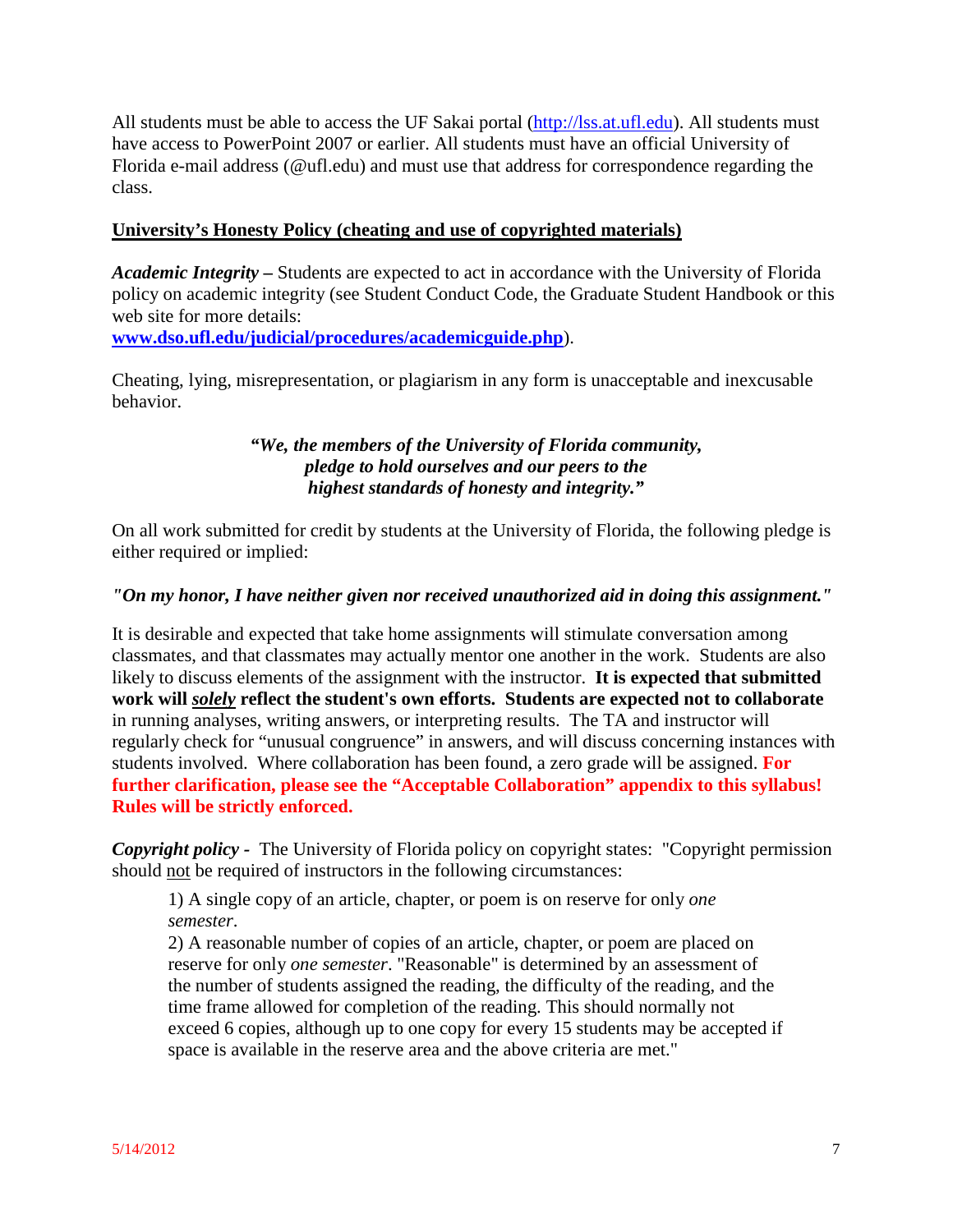Single-use copies, for exclusive use in class, which are not to be further duplicated or distributed, will be made available in Sakai. All articles are also available via the University of Florida library system, and may be accessed by the student using that portal as well.

## **Class Attendance**

Students are expected to read all articles, and to submit all Powerpoints. If students have planned absences (e.g., conference attendance), they are expected to submit materials in advance of departure, or no-later-than the expected due date via remote login.

Students who have unexpected/extraordinary circumstances preventing timely submission should explain these circumstances to the course coordinator prior to the scheduled class, or as soon as possible thereafter. The coordinator will then make an effort to accommodate reasonable requests. Late submissions follow the penalty schedule documented below.

### **Make-up Exams or Other Work**

*Extra credit* - No planned opportunities for extra credit exist in this course.

*General policy on missed work* - It is expected that no students will miss any assignments or inclass tests/exams. **No make-ups will be possible**.

With regard to missing or incomplete assignments, the following policies apply:

- Coordinator/instructors will not contact you about missing or incomplete assignments. **It is your responsibility** to check that the *correct* PowerPoint has been submitted to Sakai on time
- **It may be possible to avoid a late penalty IF YOU CONTACT THE INSTRUCTOR AT LEAST 24 HOURS IN ADVANCE.** You should email the course coordinator and explain what issue (e.g., bereavement, illness) necessitates lateness. In some cases, documentation may be requested. If a lateness allowance is agreed to, this applies to a single assignment only. It does not allow you to delay future assignments. Note, conference attendance or doctoral qualifying examinations or thesis/dissertation defenses do not constitute valid lateness excuses.
- If your assignment is late, you will lose 10% each day. Each assignment is graded up to a total of 70 points (see above). Thus, if an assignment is worth a maximum of 70 points, you will lose 7 points for each late day. "Late" begins one minute after the due time (e.g., an assignment due at 4:05 pm is considered late at 4:06 pm). Penalties are as follows:

| 1 minute to 24 hours late                                 | 10% of maximum deducted from achieved |
|-----------------------------------------------------------|---------------------------------------|
|                                                           | grade                                 |
| 1 day + 1 minute late to 48 hours late                    | 20% of maximum deducted from achieved |
|                                                           | grade                                 |
| 2 days $+ 1$ minute late to 72 hours late                 | 30% of maximum deducted from achieved |
|                                                           | grade                                 |
| $3 \text{ days} + 1 \text{ minute}$ late to 96 hours late | 40% of maximum deducted from achieved |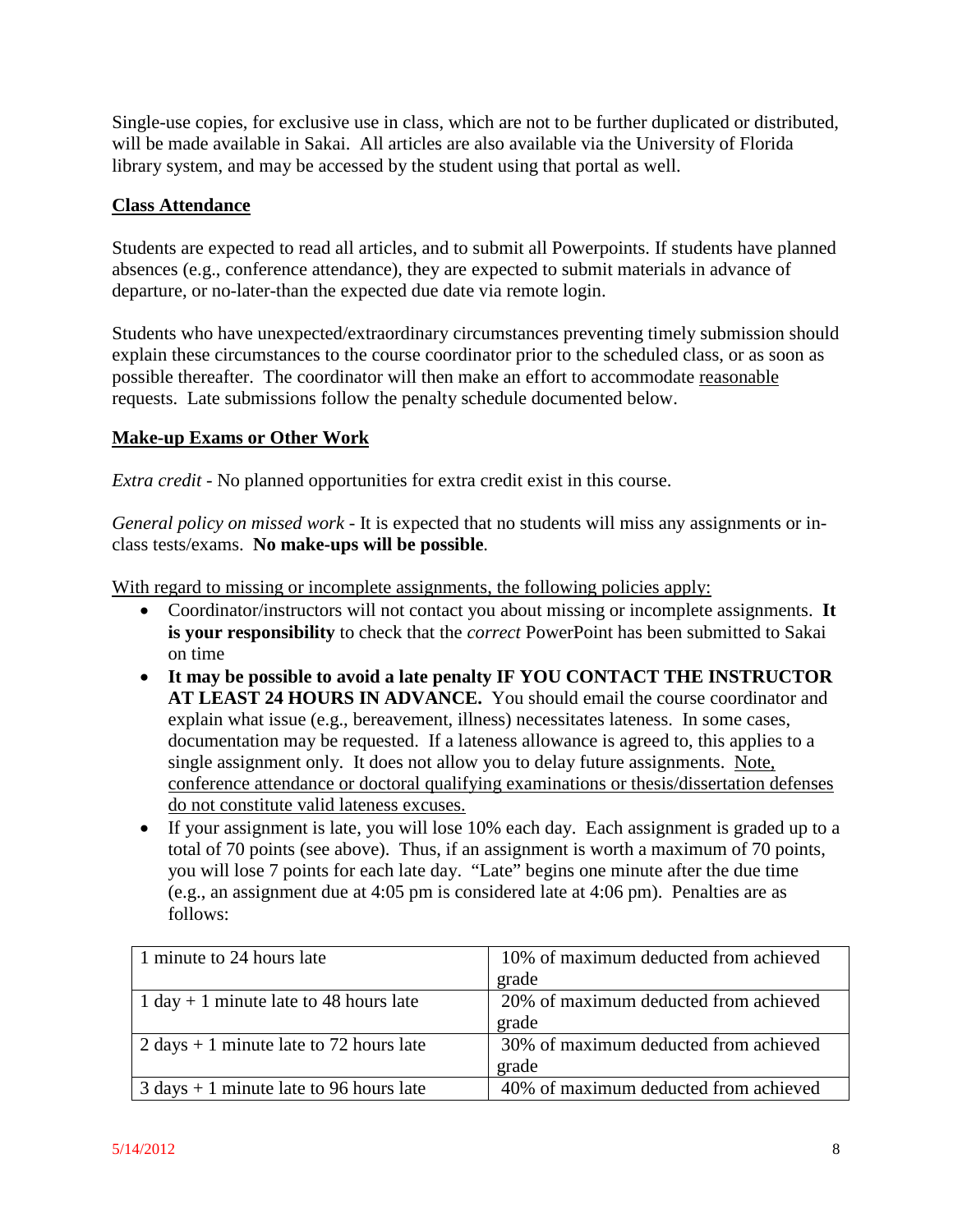|                                                            | grade                                  |
|------------------------------------------------------------|----------------------------------------|
| $4 \text{ days} + 1 \text{ minute}$ late to 120 hours late | 50% of maximum deducted from achieved  |
|                                                            | grade                                  |
| $5 \text{ days} + 1 \text{ minute}$ late 144 hours late    | 60% of maximum deducted from achieved  |
|                                                            | grade                                  |
| $6 \text{ days} + 1 \text{ minute}$ late 168 hours late    | 70% of maximum deducted from achieved  |
|                                                            | grade                                  |
| $7 \text{ days} + 1 \text{ minute}$ late 192 hours late    | 80% of maximum deducted from achieved  |
|                                                            | grade                                  |
| $8 \text{ days} + 1 \text{ minute}$ late 216 hours         | 90% of maximum deducted from achieved  |
|                                                            | grade                                  |
| $9 \text{ days} + 1 \text{ minute}$ late or later          | 100% of maximum deducted from achieved |
|                                                            | grade                                  |

# **NOTE: UPLOADING THE WRONG POWERPOINT IS SAME-AS-LATE**, even if

you have documentation that you completed the document on time. **It is your responsibility to verify that you have uploaded the correct document.** (You should open or download your uploaded homeworks and double- or triple-check that you have uploaded the right one).

- o There will be **no** exceptions to this policy.
- o If you have uploaded the wrong document, and Sakai does not allow you to correct this, you should IMMEDIATELY send the correct document to Dr. Marsiske via email.
- o If you cannot upload a document due to technical problems (e.g., if Sakai is down), you may e-mail Dr. Marsiske. The timestamp on your e-mail will serve as the time submitting. In such cases, please upload your assignment to Sakai as well, once the technical issue is resolved. UF "best practice" also suggests that you contact the UF Helpdesk and obtain a "problem ticket number" to further document your good-faith attempts to resolve the technical problem. Official text:
	- o *Don't wait until the last minute. Know when the [assignment] is due and leave yourself plenty of time.*
	- o *[Finish your assignment] during Help Desk hours (http://helpdesk.ufl.edu) so that if you encounter problems, there will be someone available to help you.*
	- o *Make sure you have a dependable internet connection.*
	- o *Use Firefox or Internet Explorer browser with the latest updates. NOTE: If your instructor has created your [assignment] using the "Assessments" tool and you're on a Windows 7 machine, use Firefox only.*
	- o *Make sure you read your instructions carefully before beginning the [assignment].*
	- o *If you encounter any unexpected behavior (error messages, inability to log in, etc.,) take a screen shot of the problem (Print Scrn) and paste (CTRL+V) into a program like Word or Paint. Save this file. This is important so that your instructor knows your problem is legitimate, and to assist the UF Computing Help Desk in helping you fix the problem.*
	- o *If you encounter problems that prevent you from [completing the assignment], immediately call the UF Computing Help Desk at 352-392-4357. Keep the ticket number for future reference.*
	- o *When you are done with your [assignment], be sure you submit it! If you do not see a successful submission message, your test is still in progress. You will not get a grade until you submit.*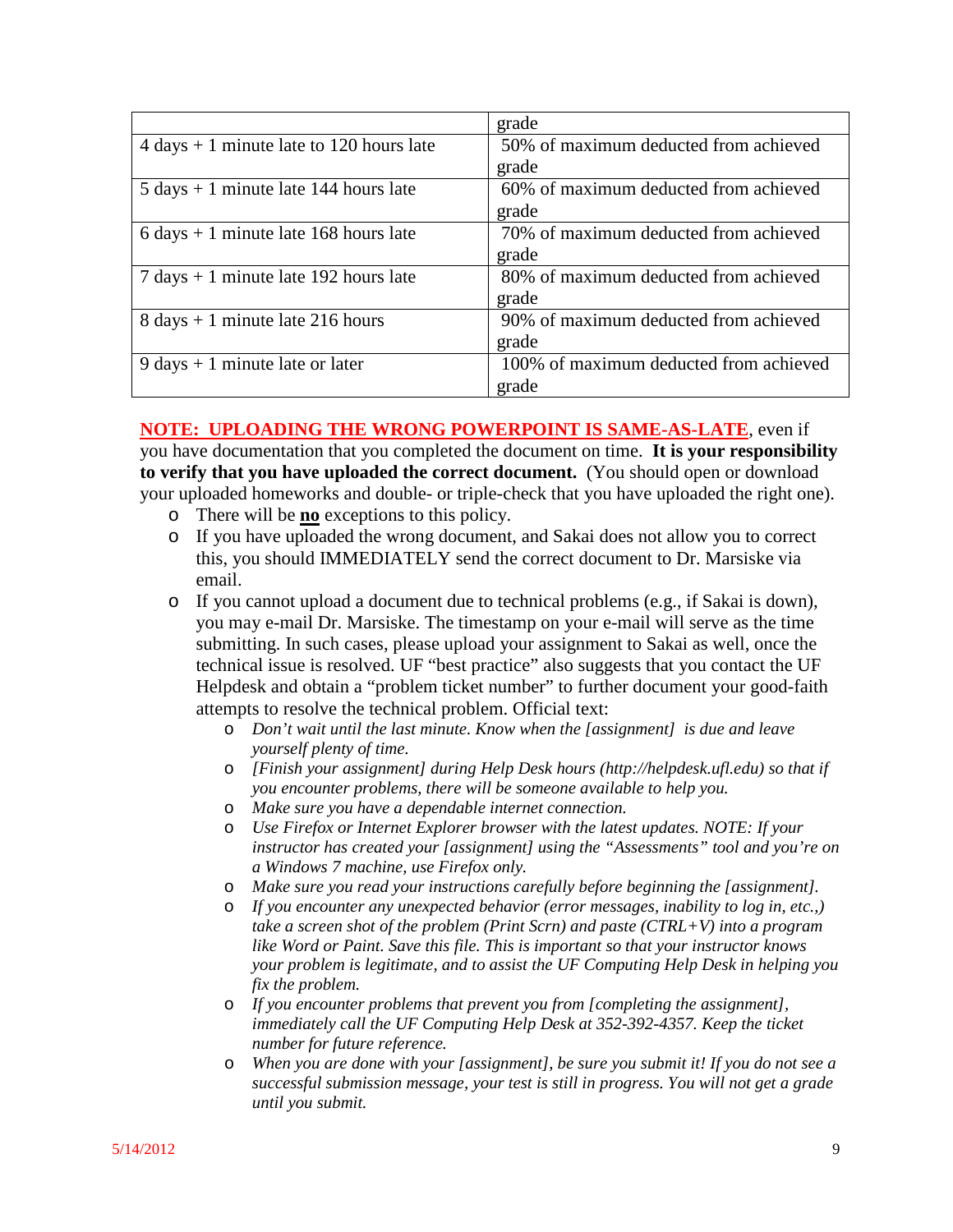# **Accommodations for Students with Disabilities**

If you require accommodation because of a disability, you must first register with the Dean of Students Office [\(http://oss.ufl.edu/\)](http://oss.ufl.edu/). The Dean of Students Office will provide documentation to you, which you then give to the instructor when requesting accommodation. The College is committed to providing reasonable accommodations to assist students in their coursework.

#### **Counseling and Student Health**

Students may occasionally have personal issues that arise in the course of pursuing higher education or that may interfere with their academic performance. If you find yourself facing problems affecting your coursework, you are encouraged to talk with an instructor and to seek confidential assistance at the University of Florida Counseling Center, 352-392-1575, or Student Mental Health Services, 352-392-1171. Visit their web sites for more information: <http://www.counsel.ufl.edu/> or<http://www.health.ufl.edu/shcc/smhs/index.htm#urgent>

The Student Health Care Center at Shands is a satellite clinic of the main Student Health Care Center located on Fletcher Drive on campus. Student Health at Shands offers a variety of clinical services, including primary care, women's health care, immunizations, mental health care, and pharmacy services. The clinic is located on the second floor of the Dental Tower in the Health Science Center. For more information, contact the clinic at 392-0627 or check out the web site at: [www.health.ufl.edu/shcc](http://www.health.ufl.edu/shcc)

Crisis intervention is always available 24/7 from: Alachua County Crisis Center: (352) 264-6789.

BUT – *Do not wait until you reach a crisis to come in and talk with us. We have helped many students through stressful situations impacting their academic performance. You are not alone so do not be afraid to ask for assistance*.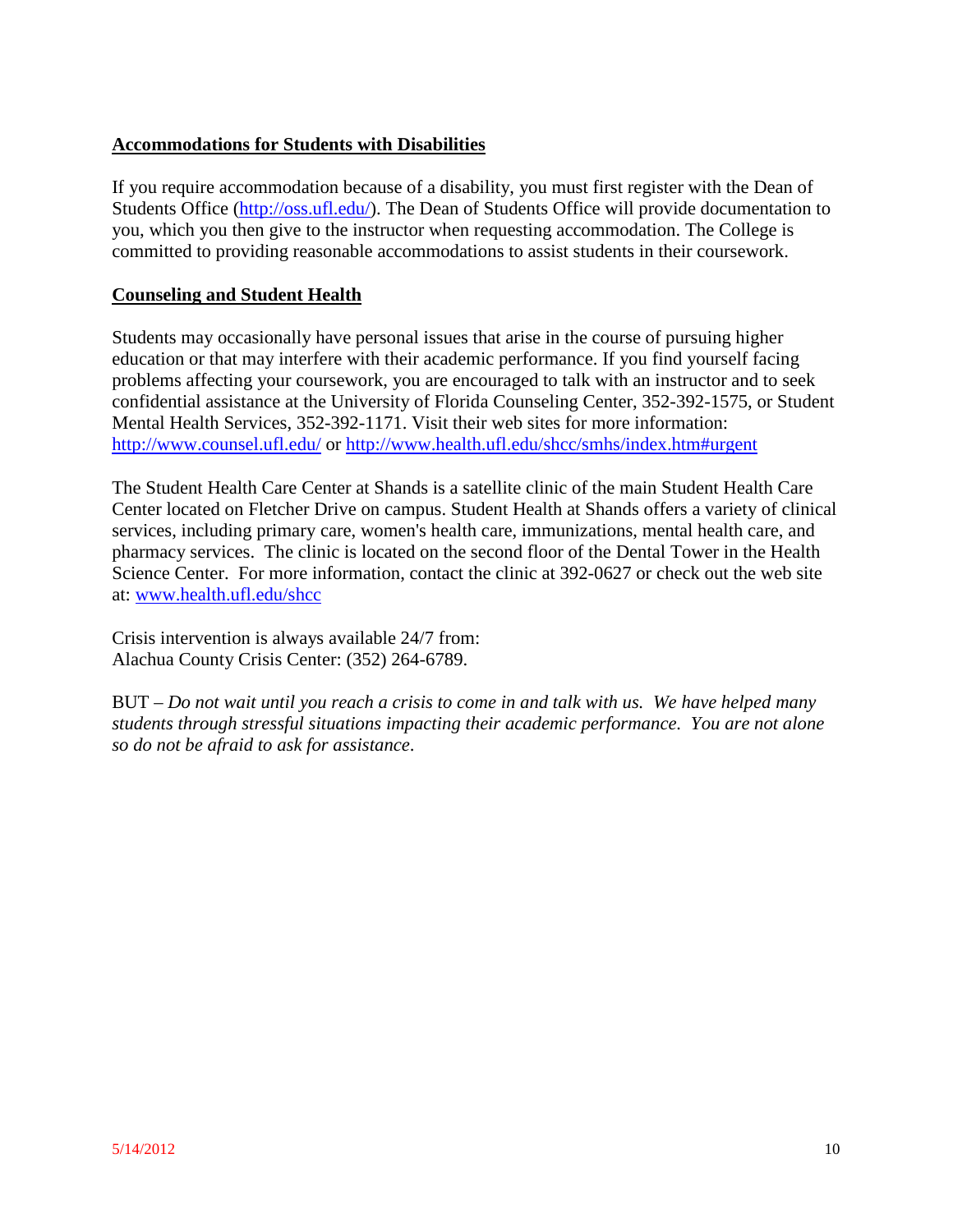# **Topical Outline**

| $\textbf{Week}(s)$                                            | <b>Date</b> | <b>Topic</b>                                                                                                   | <b>Assignment</b> | Instructor(s) |
|---------------------------------------------------------------|-------------|----------------------------------------------------------------------------------------------------------------|-------------------|---------------|
|                                                               |             |                                                                                                                | <b>Due Date</b>   |               |
| Module One: Cognitive aging: Theory, methodology and findings |             |                                                                                                                |                   |               |
|                                                               | 5/15        | Normal cognitive changes                                                                                       | 5/22              | Marsiske      |
| $\overline{2}$                                                | 5/22        | Neuroimaging/neuroscience methods<br>and aging                                                                 | 5/29              | Perlstein     |
| 3                                                             | 5/29        | Memory aging                                                                                                   | 6/5               | <b>Bauer</b>  |
| $\overline{4}$                                                | 6/5         | Visuospatial aging                                                                                             | 6/12              | <b>Bauer</b>  |
| 5                                                             | 6/12        | The Dementias                                                                                                  | 6/19              | Bauer         |
|                                                               |             | <b>Module Two: Explanatory models and comorbid conditions</b>                                                  |                   |               |
| 6                                                             | 6/19        | Possible explanations: White matter and<br>network accounts                                                    | 6/26              | Price         |
| $\overline{7}$                                                | 6/26        | The cognitive neuropsychology of<br>depression in the elderly                                                  | 7/3               | Dotson        |
| 8                                                             | 7/3         | Stress-diathesis models of cognitive<br>aging: Sample case of post-operative<br>cognitive dysfunction          | 7/10              | Price         |
| 9                                                             | 7/10        | Cardiovascular function and its role in<br>cognitive aging: Sample case from the<br>laboratory of Ronald Cohen | 7/17              | Cohen         |
| 10                                                            | 7/17        | Stroke: Cognitive sequelae                                                                                     | 7/24              | Conway        |
| 11                                                            | 7/24        | Parkinson's disease: Cognitive sequelae                                                                        | 7/31              | <b>Bowers</b> |
|                                                               |             | <b>Module Three: Toward interventional neuropsychology</b>                                                     |                   |               |
| 12                                                            | 7/31        | Mechanisms of Age-Related Cognitive<br>Change and Targets for Intervention                                     | 8/7               | Marsiske      |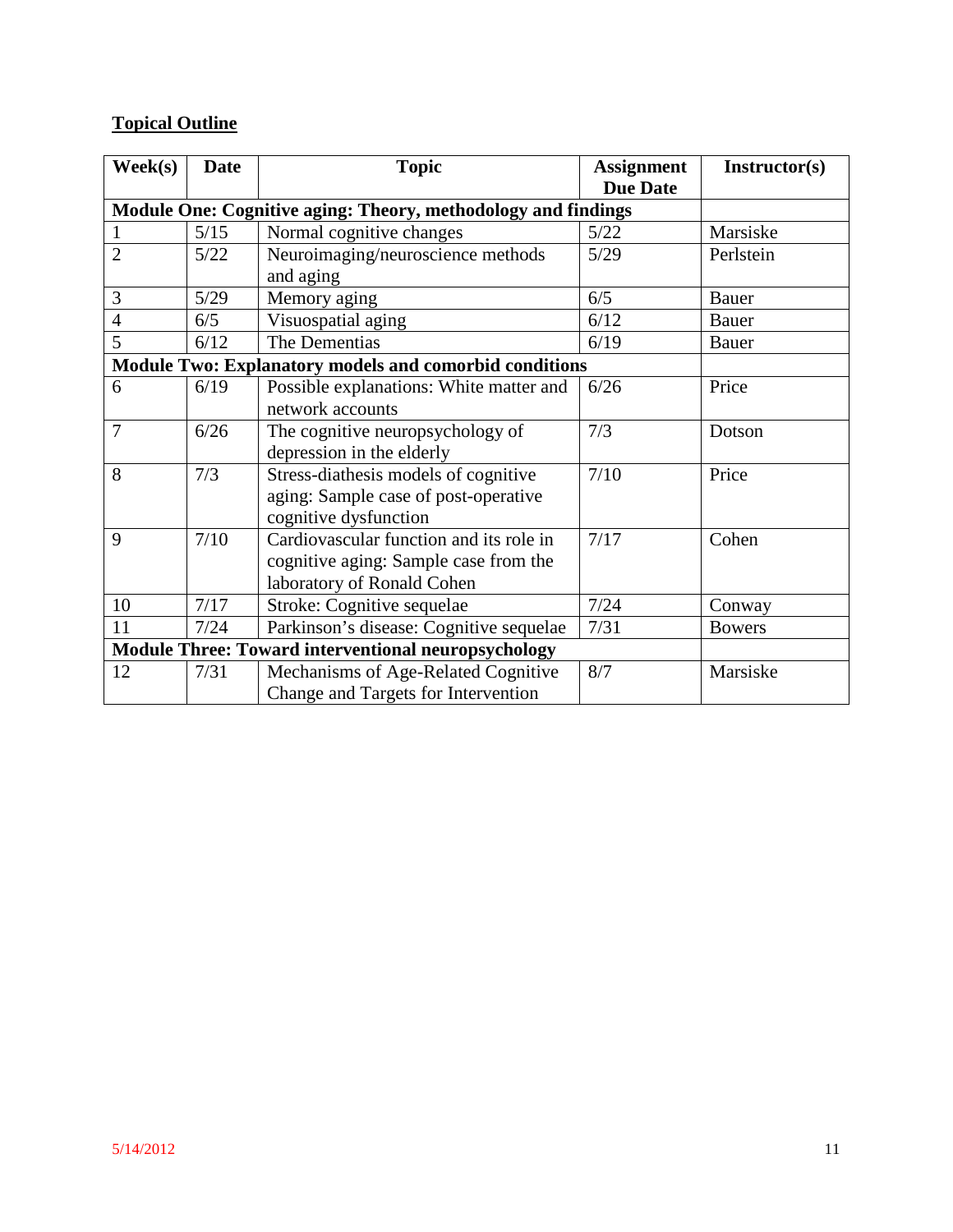# **Readings**

| Week         | <b>Readings</b>                                                                                                                                                                                                                                                                                                                                                     |
|--------------|---------------------------------------------------------------------------------------------------------------------------------------------------------------------------------------------------------------------------------------------------------------------------------------------------------------------------------------------------------------------|
| $\mathbf{1}$ | <b>Normal cognitive changes</b>                                                                                                                                                                                                                                                                                                                                     |
|              | 01. On the incomplete architecture of human ontogeny: Selection, optimization, and<br>compensation as foundation of developmental theory.<br>By Baltes, Paul B.<br>American Psychologist, Vol 52(4), Apr 1997, 366-380.<br>doi: 10.1037/0003-066X.52.4.366                                                                                                          |
|              | 02. Intellectual Development Across Adulthood.<br>By Schaie, K. Warner; Zanjani, Faika A. K.<br>Hoare, Carol (Ed), (2006). Handbook of adult development and learning, (pp. 99-122).<br>New York, NY, US: Oxford University Press, xviii, 579 pp.                                                                                                                   |
|              | 03. Contemporary review 2009: Cognitive aging.<br>By Drag, Lauren L.; Bieliauskas, Linas A.<br>Journal of Geriatric Psychiatry and Neurology, Vol 23(2), Jun 2010, 75-93.<br>doi: 10.1177/0891988709358590                                                                                                                                                          |
|              | 04. Human neuroscience and the aging mind: A new look at old problems.<br>By Reuter-Lorenz, Patricia; Park, Denise C.<br>Journals of Gerontology: Psychological Sciences, 65B(4), 405-515.<br>doi: $10.1093$ /geronb/gbq035                                                                                                                                         |
|              | 05. The fate of cognition in very old age: Six-year longitudinal findings in the Berlin<br>Aging Study (BASE).<br>By Singer, Tania; Verhaeghen, Paul; Ghisletta, Paolo; Lindenberger, Ulman; Baltes,<br>Paul B.<br>Psychology and Aging, Vol 18(2), Jun 2003, 318-331.<br>doi: 10.1037/0882-7974.18.2.318                                                           |
|              | 06. Patterns of Cognitive Performance in Middle-Aged and Older Adults: A Cluster<br>Analytic Examination.<br>Gunstad, John; Paul, Robert H.; Brickman, Adam M.; Cohen, Ronald A.; Arns,<br>Martijn; Roe, Donald; Lawrence, Jeffery J.; Gordon, Evian<br>Journal of Geriatric Psychiatry and Neurology, Vol 19(2), Jun 2006, 59-64. doi:<br>10.1177/0891988705284738 |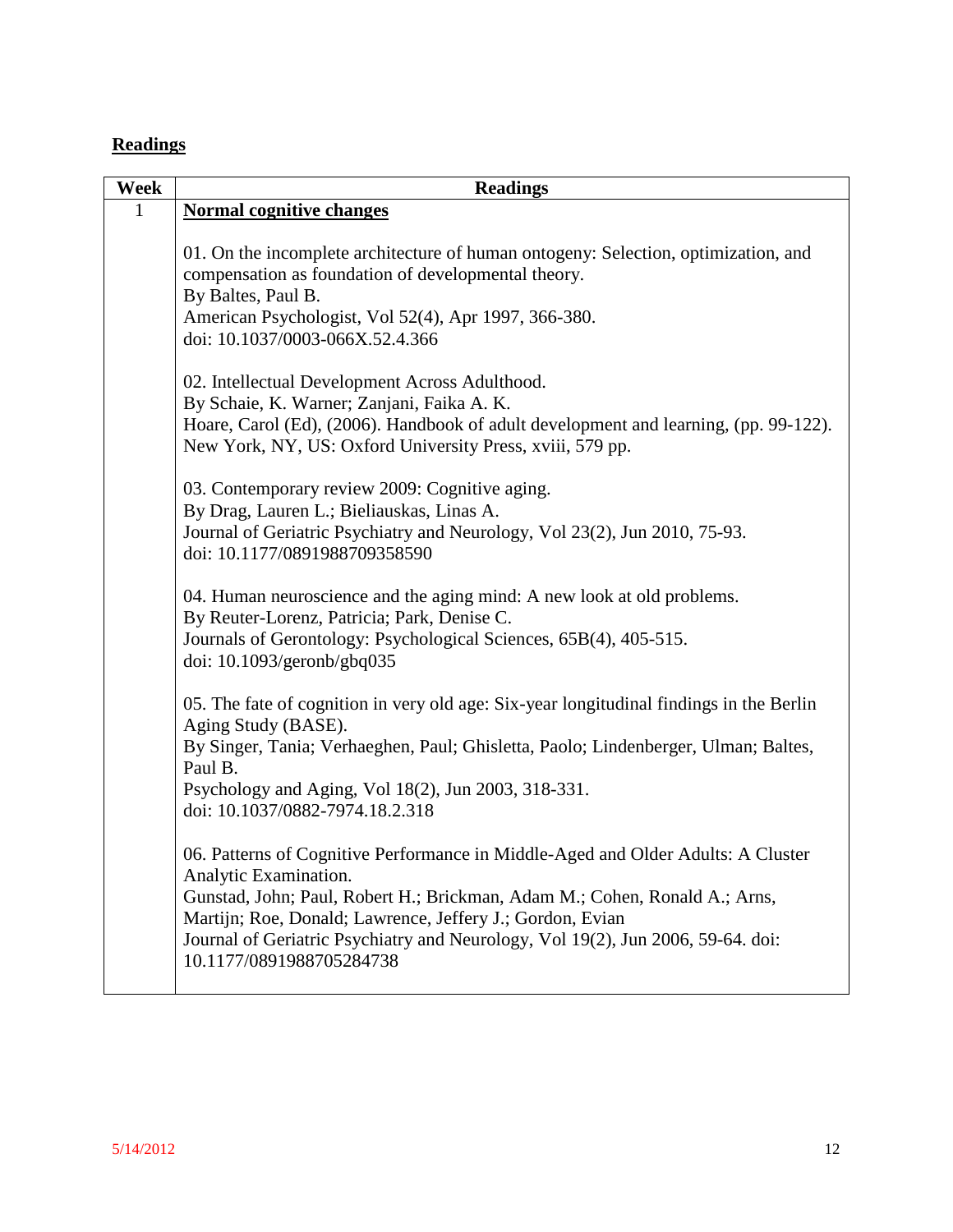| Week           | <b>Readings</b>                                                                                   |
|----------------|---------------------------------------------------------------------------------------------------|
| $\overline{2}$ | <b>Neuroimaging/neuroscience methods and aging</b>                                                |
|                |                                                                                                   |
|                | 07. Neuroimaging of healthy cognitive aging.                                                      |
|                | By Dennis, Nancy A.; Cabeza, Roberto                                                              |
|                | Craik, Fergus I. M. (Ed); Salthouse, Timothy A. (Ed), (2008). The handbook of aging               |
|                | and cognition (3rd ed.), (pp. 1-54). New York, NY, US: Psychology Press, xi, 657 pp.              |
|                | 08. Alterations in the BOLD fMRI signal with ageing and disease: a challenge for<br>neuroimaging. |
|                | D'Esposito M, Deouell LY, Gazzaley A.                                                             |
|                | Nat Rev Neurosci. 2003 Nov; 4(11): 863-72.                                                        |
|                |                                                                                                   |
|                | 09. Cognition and aging: A highly selective overview of event-related potential (ERP)             |
|                | data.                                                                                             |
|                | By Friedman, David                                                                                |
|                | Journal of Clinical and Experimental Neuropsychology, Vol 25(5), Aug 2003, 702-720.               |
|                | doi: 10.1076/jcen.25.5.702.14578                                                                  |
|                | 10. Imaging aging: Present and future.                                                            |
|                | By Hayes, Scott M.; Cabeza, Roberto                                                               |
|                | Hofer, Scott M. (Ed); Alwin, Duane F. (Ed), (2008). Handbook of cognitive aging:                  |
|                | Interdisciplinary perspectives, (pp. 308-326). Thousand Oaks, CA, US: Sage                        |
|                | Publications, Inc, xiii, 730 pp.                                                                  |
|                |                                                                                                   |
|                | 11. Scanning patients with tasks they can perform.                                                |
|                | By Price, Cathy J.; Friston, Karl J.                                                              |
|                | Human Brain Mapping, Vol 8(2-3), 1999, 102-108.                                                   |
|                | doi: 10.1002/(SICI)1097-0193(1999)8:2/3<102::AID-HBM6>3.0.CO;2-J                                  |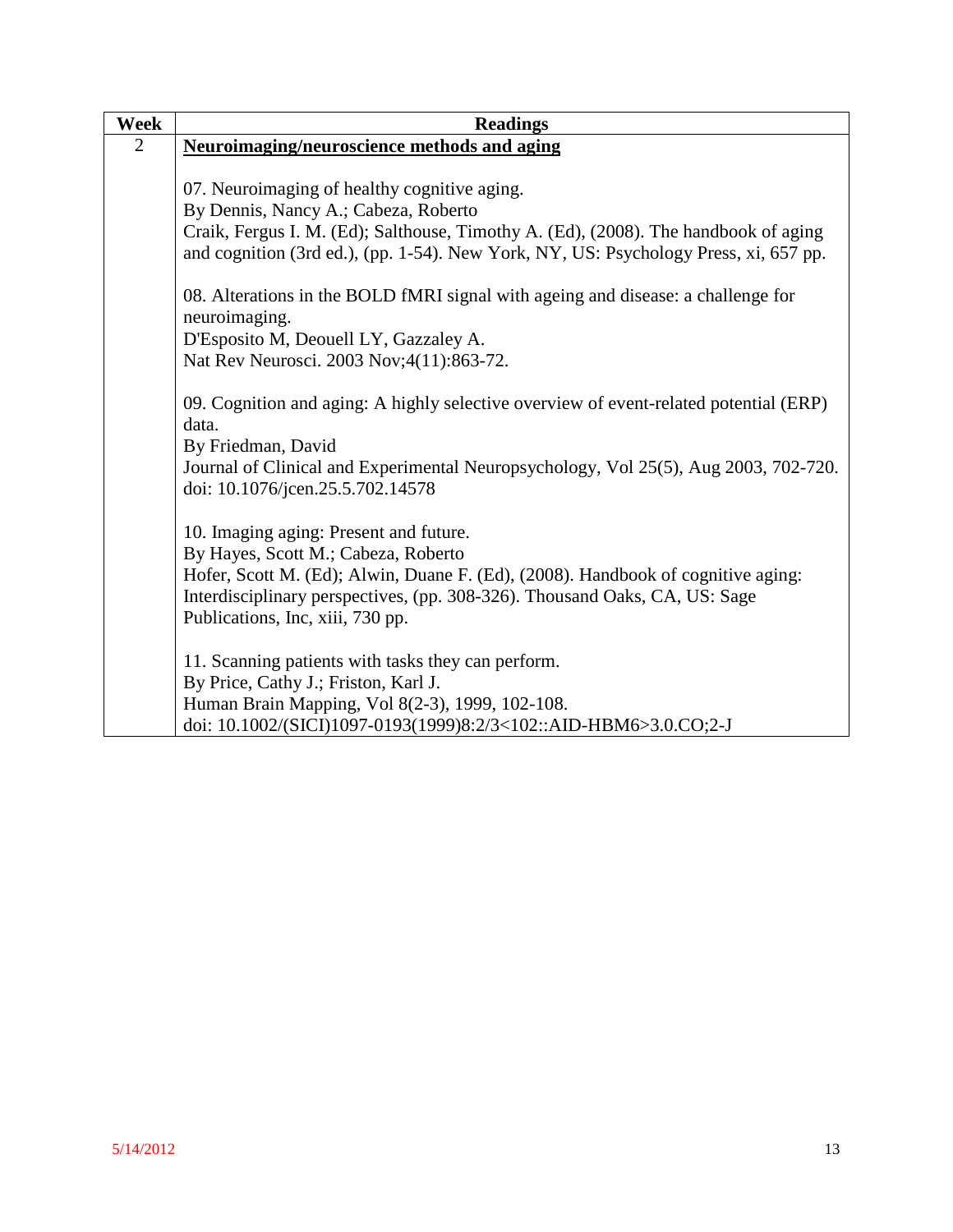| Week           | <b>Readings</b>                                                                                                                                                                                                                                                                                                                      |
|----------------|--------------------------------------------------------------------------------------------------------------------------------------------------------------------------------------------------------------------------------------------------------------------------------------------------------------------------------------|
| 3              | <b>Memory aging</b>                                                                                                                                                                                                                                                                                                                  |
|                | 12. Age-related changes in neural activity associated with familiarity, recollection and<br>false recognition.                                                                                                                                                                                                                       |
|                | Duarte A, Graham KS, Henson RN.<br>Neurobiol Aging. 2010 Oct;31(10):1814-30. Epub 2008 Nov 11.PMID: 19004526                                                                                                                                                                                                                         |
|                | 13. Neural plasticity in the ageing brain.<br>Burke SN, Barnes CA.                                                                                                                                                                                                                                                                   |
|                | Nat Rev Neurosci. 2006 Jan; 7(1): 30-40. Review. PMID: 16371948                                                                                                                                                                                                                                                                      |
|                | 14. A Meta-Analytic Review of Prospective Memory and Aging.<br>By Henry, Julie D.; MacLeod, Mairi S.; Phillips, Louise H.; Crawford, John R.<br>Psychology and Aging, Vol 19(1), Mar 2004, 27-39.<br>doi: 10.1037/0882-7974.19.1.27                                                                                                  |
|                | 15. Aging reduces veridical remembering but increases false remembering:<br>Neuropsychological test correlates of remember-know judgments.<br>By McCabe, David P.; Roediger, Henry L., III; McDaniel, Mark A.; Balota, David A.<br>Neuropsychologia, Vol 47(11), Sep 2009, 2164-2173.<br>doi: 10.1016/j.neuropsychologia.2008.11.025 |
| $\overline{4}$ | <b>Visuospatial aging</b>                                                                                                                                                                                                                                                                                                            |
|                | 16. Efficiency of route selection as a function of adult age.<br>By Salthouse, Timothy A.; Siedlecki, Karen L.<br>Brain and Cognition, Vol 63(3), Apr 2007, 279-286.<br>doi: 10.1016/j.bandc.2006.09.006                                                                                                                             |
|                | 17. Aging and spatial navigation: What do we know and where do we go?<br>By Moffat, Scott D.<br>Neuropsychology Review, Vol 19(4), Dec 2009, 478-489.                                                                                                                                                                                |
|                | doi: 10.1007/s11065-009-9120-3                                                                                                                                                                                                                                                                                                       |
|                | 18. Path integration and the neural basis of the 'cognitive map.'<br>By McNaughton, Bruce L.; Battaglia, Francesco P.; Jensen, Ole; Moser, Edvard I.;<br>Moser, May-Britt<br>Nature Reviews Neuroscience, Vol 7(8), Aug 2006, 663-678.<br>doi: 10.1038/nrn1932                                                                       |
|                | 19. Visual dysfunction, neurodegenerative diseases, and aging.<br>By Jackson, Gregory R.; Owsley, Cynthia<br>Neurologic Clinics, Vol 21(3), Aug 2003, 709-728.<br>doi: 10.1016/S0733-8619(02)00107-X                                                                                                                                 |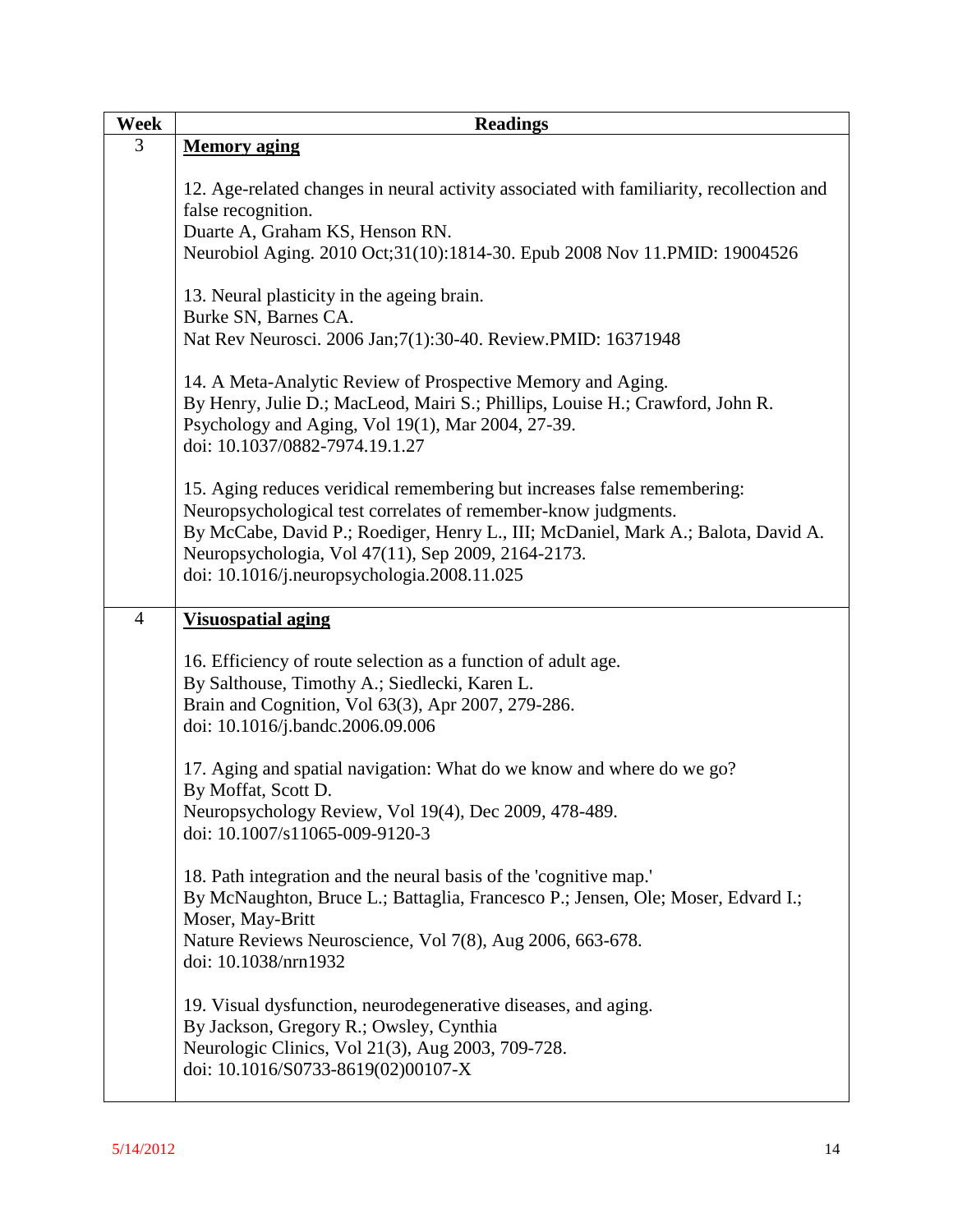| Week | <b>Readings</b>                                                                                                                                                                                                                                                                         |
|------|-----------------------------------------------------------------------------------------------------------------------------------------------------------------------------------------------------------------------------------------------------------------------------------------|
| 5    | <b>The Dementias</b>                                                                                                                                                                                                                                                                    |
|      | 20. Frontotemporal dementia: A topical review.<br>By Kertesz, Andrew                                                                                                                                                                                                                    |
|      | Cognitive and Behavioral Neurology, Vol 21(3), Sep 2008, 127-133.<br>doi: 10.1097/WNN.0b013e31818a8c66                                                                                                                                                                                  |
|      | 21. Frontotemporal dementia: a review for primary care physicians.<br>Cardarelli R, Kertesz A, Knebl JA.<br>Am Fam Physician. 2010 Dec 1;82(11):1372-7.<br>PMID: 21121521                                                                                                               |
|      | 22. The clinical use of structural MRI in Alzheimer disease.<br>Frisoni GB, Fox NC, Jack CR Jr, Scheltens P, Thompson PM.<br>Nat Rev Neurol. 2010 Feb; 6(2): 67-77. Review. PMID: 20139996                                                                                              |
|      | 23. Neuropsychological and neuroimaging changes in preclinical Alzheimer's disease.<br>By Twamley, Elizabeth W.; Ropacki, Susan A. Legendre; Bondi, Mark W.<br>Journal of the International Neuropsychological Society, Vol 12(5), Sep 2006, 707-735.<br>doi: 10.1017/S1355617706060863 |
|      | 24. Neuropsychological assessment of dementia.<br>By Salmon, David P.; Bondi, Mark W.<br>Annual Review of Psychology, Vol 60, Jan 2009, 257-282.<br>doi: 10.1146/annurev.psych.57.102904.190024                                                                                         |
|      | 25. Semantic dementia: a unique clinicopathological syndrome.<br>Hodges JR, Patterson K.<br>Lancet Neurol. 2007 Nov;6(11):1004-14. Review.PMID: 17945154                                                                                                                                |
|      | 26. Subcortical vascular dementia: Integrating neuropsychological and neuroradiologic<br>data.                                                                                                                                                                                          |
|      | By Price, C. C.; Jefferson, A. L.; Merino, J. G.; Heilman, K. M.; Libon, D. J.<br>Neurology, Vol 65(3), Aug 2005, 376-382.<br>doi: 10.1212/01.WNL.0000168877.06011.15                                                                                                                   |
|      | 27. Alzheimer's "Other Dementia"<br>By Libon, David J.; Price, Catherine C.; Heilman, Kenneth M.; Grossman, Murray<br>Cognitive and Behavioral Neurology, Vol 19(2), Jun 2006, 112-116.<br>doi: 10.1097/01.wnn.0000209870.69522.a3                                                      |
|      | 28. Guidelines for the Evaluation of Dementia and Age-Related Cognitive Change<br>By Task Force to Update the Guidelines for the Evaluation of Dementia and Age-<br><b>Related Cognitive Decline</b><br>Adopted by the APA Council of Representatives on February 18, 2011, no doi.     |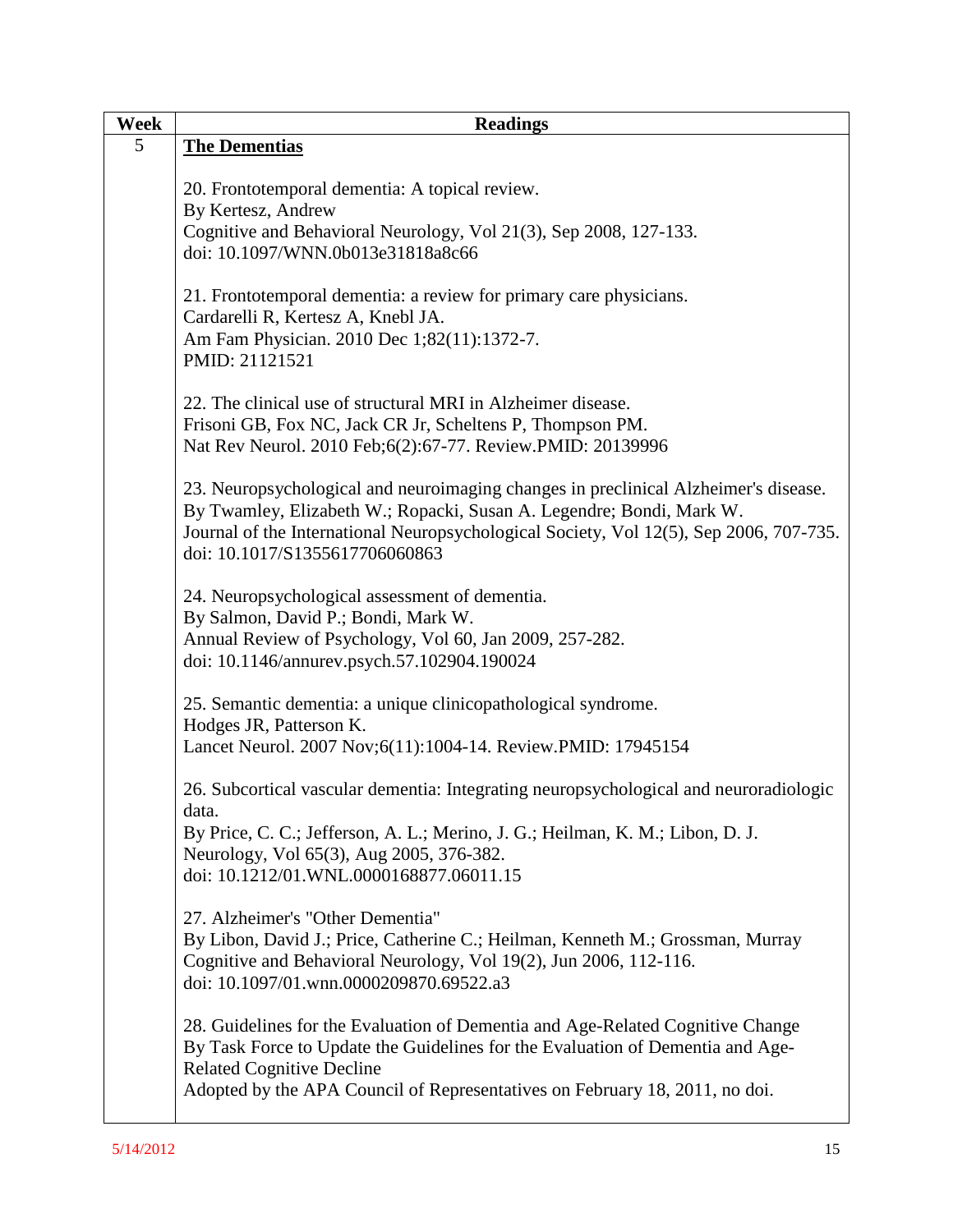| Week | <b>Readings</b>                                                                                                                                              |
|------|--------------------------------------------------------------------------------------------------------------------------------------------------------------|
| 6    | <b>Possible explanations: White matter and network accounts</b>                                                                                              |
|      |                                                                                                                                                              |
|      | 29. Neuropsychology of vascular dementia.                                                                                                                    |
|      | By Price, C. C., Nguyen, P., Lamar, M., Libon, D.                                                                                                            |
|      | In Neuropsychology of Cardiovascular Diseases (in press) Psychology Press.                                                                                   |
|      | 30. Selective effects of aging on brain white matter microstructure: a diffusion tensor<br>imaging tractography study.                                       |
|      | Michielse S, Coupland N, Camicioli R, Carter R, Seres P, Sabino J, Malykhin N.<br>Neuroimage. 2010 Oct 1;52(4):1190-201. Epub 2010 May 17.<br>PMID: 20483378 |
|      |                                                                                                                                                              |
|      | 31. Aging gracefully: compensatory brain activity in high-performing older adults.                                                                           |
|      | Cabeza R, Anderson ND, Locantore JK, McIntosh AR.                                                                                                            |
|      | Neuroimage. 2002 Nov;17(3):1394-402. PMID: 12414279                                                                                                          |
|      | 32. Structure-Function Correlates of Cognitive Decline in Aging.                                                                                             |
|      | By Persson, Jonas; Nyberg, Lars; Lind, Johanna; Larsson, Anne; Nilsson, Lars-Göran;                                                                          |
|      | Ingvar, Martin; Buckner, Randy L.                                                                                                                            |
|      | Cerebral Cortex, Vol 16(7), Jul 2006, 907-915.                                                                                                               |
|      | doi: 10.1093/cercor/bhj036                                                                                                                                   |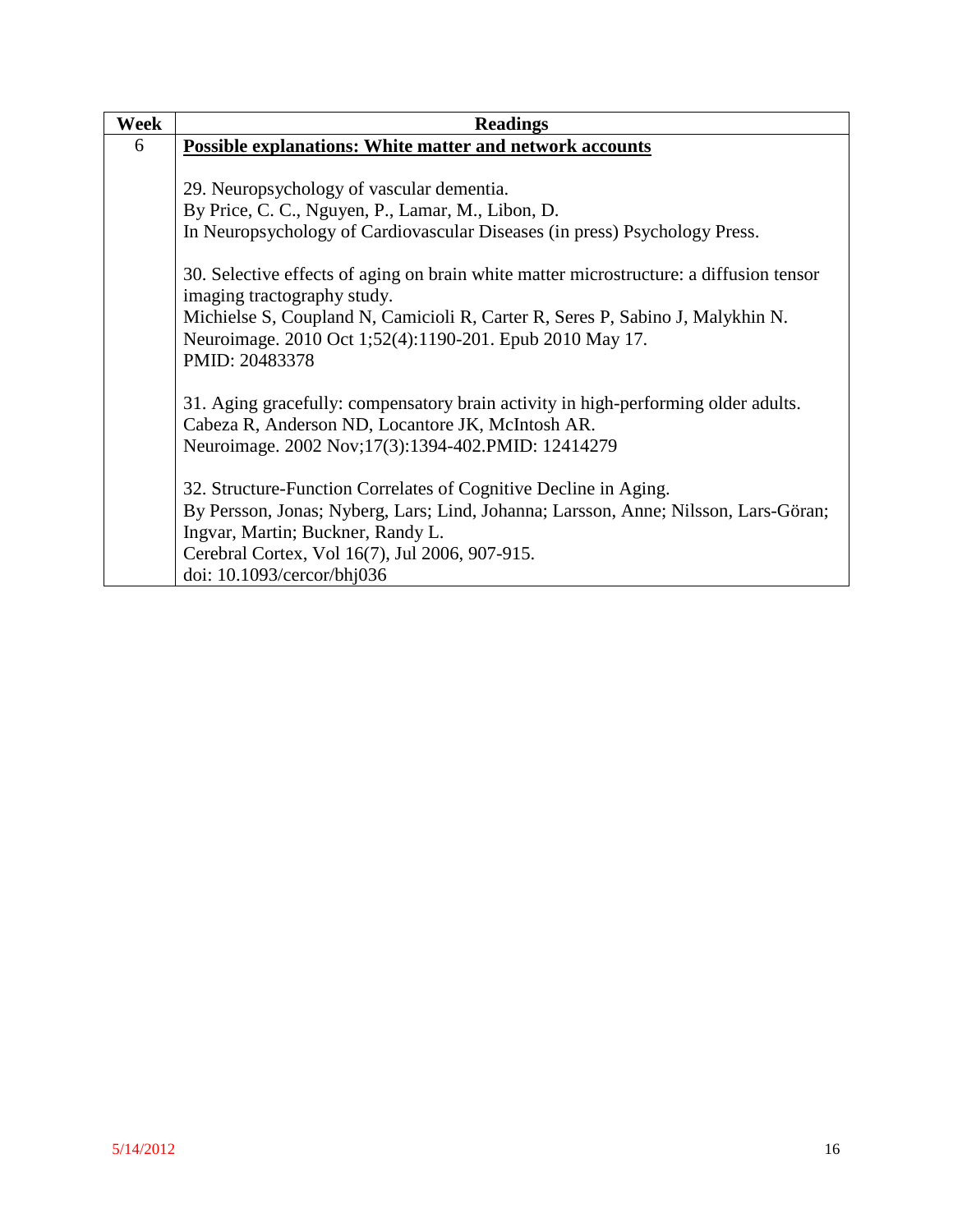| <b>Readings</b>                                                                               |
|-----------------------------------------------------------------------------------------------|
| The cognitive neuropsychology of depression in the elderly                                    |
|                                                                                               |
| 33. The cognitive neuropsychology of depression in the elderly                                |
| LUCIE L. HERRMANN, GUY M. GOODWIN and KLAUS P. EBMEIER                                        |
| Psychological Medicine / Volume 37 / Issue 12, pp 1693 -1702                                  |
| DOI:10.1017/S0033291707001134                                                                 |
| 34. Geriatric depression and cognitive impairment.                                            |
| By Steffens, D. C.; Potter, G. G.                                                             |
| Psychological Medicine: A Journal of Research in Psychiatry and the Allied Sciences,          |
| Vol 38(2), Feb 2008, 163-175.                                                                 |
| doi: 10.1017/S003329170700102X                                                                |
|                                                                                               |
| 35. Pathways linking late-life depression to persistent cognitive impairment and<br>dementia. |
| Butters MA, Young JB, Lopez O, Aizenstein HJ, Mulsant BH, Reynolds CF 3rd,                    |
| DeKosky ST, Becker JT.                                                                        |
| Dialogues Clin Neurosci. 2008;10(3):345-57.                                                   |
|                                                                                               |
| 36. Depression and risk for Alzheimer disease: systematic review, meta-analysis, and          |
| metaregression analysis.                                                                      |
| Ownby RL, Crocco E, Acevedo A, John V, Loewenstein D.                                         |
| Arch Gen Psychiatry. 2006 May; 63(5): 530-8. PMID: 16651510                                   |
| 37. How late-life depression affects cognition: neural mechanisms.                            |
| Crocco EA, Castro K, Loewenstein DA.                                                          |
| Curr Psychiatry Rep. 2010 Feb; 12(1): 34-8. Review. PMID: 20425308                            |
|                                                                                               |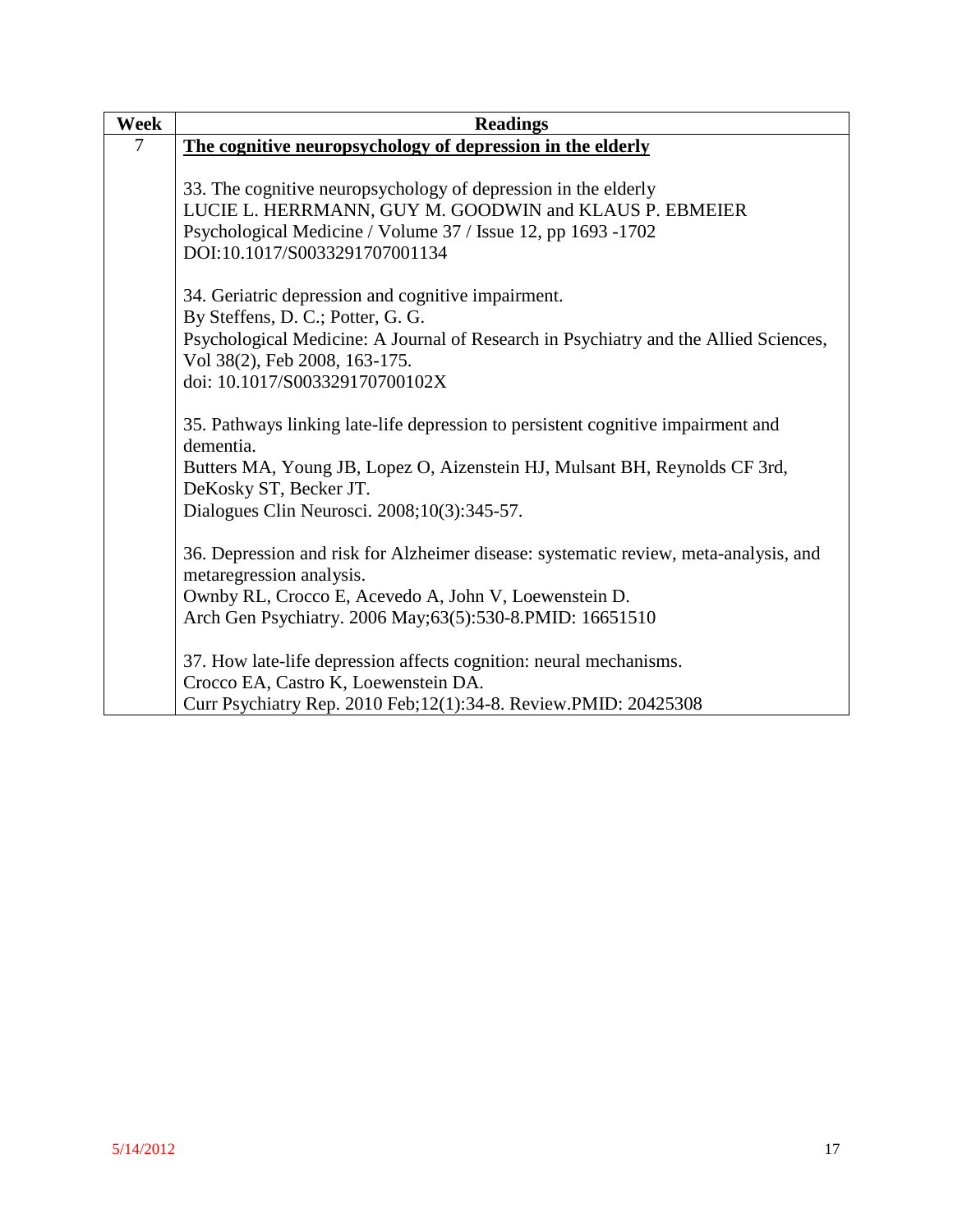| <b>Week</b> | <b>Readings</b>                                                                          |
|-------------|------------------------------------------------------------------------------------------|
| 8           | Stress-diathesis models of cognitive aging: Sample case of post-operative cognitive      |
|             | dysfunction                                                                              |
|             |                                                                                          |
|             | 38. Post operative cognitive disorders.                                                  |
|             | Price, C. C., Tanner, J., Monk, T. G.                                                    |
|             | In G. Mashour (Ed), Neuroscientific Foundations of Anesthesiology, Oxford University     |
|             | Press.(in press).                                                                        |
|             |                                                                                          |
|             | 39. Defining postoperative cognitive dysfunction.                                        |
|             | Rasmussen LS.                                                                            |
|             | Eur J Anaesthesiol. 1998 Nov; 15(6): 761-4.                                              |
|             | PMID: 9884870                                                                            |
|             |                                                                                          |
|             | 406. Detection of postoperative cognitive decline after coronary artery bypass graft     |
|             | surgery is affected by the number of neuropsychological tests in the assessment battery. |
|             | Lewis MS, Maruff P, Silbert BS, Evered LA, Scott DA.                                     |
|             | Ann Thorac Surg. 2006 Jun;81(6):2097-104.                                                |
|             | PMID: 16731137                                                                           |
|             |                                                                                          |
|             | 41. Predictors of cognitive dysfunction after major noncardiac surgery.                  |
|             | Monk TG, Weldon BC, Garvan CW, Dede DE, van der Aa MT, Heilman KM,                       |
|             | Gravenstein JS.                                                                          |
|             | Anesthesiology. 2008 Jan; 108(1): 18-30.                                                 |
|             | PMID: 18156878                                                                           |
|             |                                                                                          |
|             | 42. Interactive effects of stress and aging on structural plasticity in the prefrontal   |
|             | cortex.                                                                                  |
|             | Bloss EB, Janssen WG, McEwen BS, Morrison JH.                                            |
|             | J Neurosci. 2010 May 12;30(19):6726-31.                                                  |
|             | PMID: 20463234                                                                           |
|             | 43. Cognitive reserve.                                                                   |
|             | Stern Y.                                                                                 |
|             | Neuropsychologia. 2009 Aug; 47(10): 2015-28. Epub 2009 Mar 13.                           |
|             | PMID: 19467352                                                                           |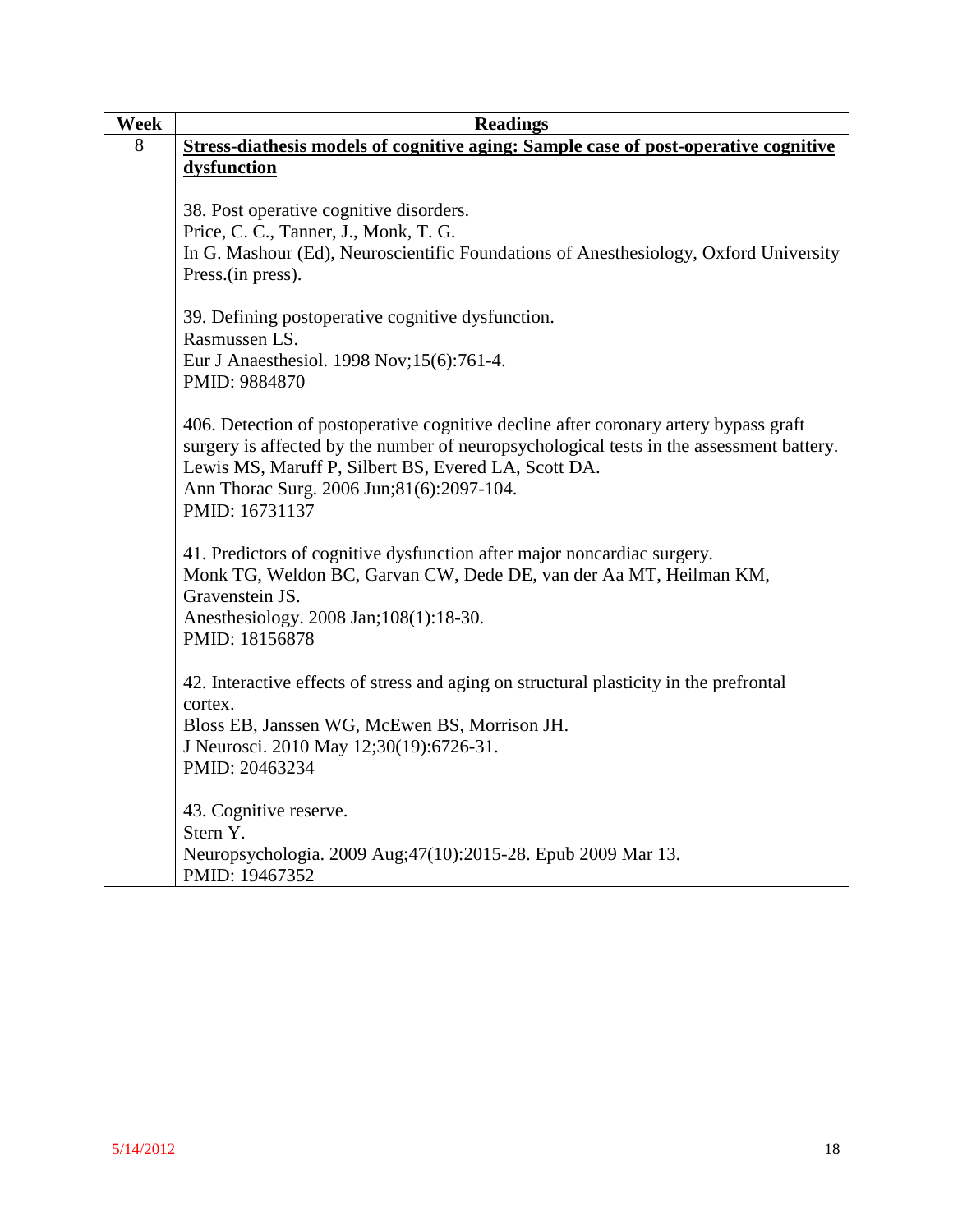| Week | <b>Readings</b>                                                                      |
|------|--------------------------------------------------------------------------------------|
| 9    | Cardiovascular function and its role in cognitive aging: Sample case from the        |
|      | laboratory of Ronald Cohen                                                           |
|      |                                                                                      |
|      | 44. Cognitive profiles in heart failure: A cluster analytic approach. doi:           |
|      | 10.1080/13803395.2012.663344 By Miller, Lindsay A.; Spitznagel, Mary Beth;           |
|      | Alosco, Michael L.; Cohen, Ronald A.; Raz, Naftali; Sweet, Lawrence H.; Colbert,     |
|      | Lisa; Josephson, Richard; Hughes, Joel; Rosneck, Jim; Gunstad, John Journal of       |
|      | Clinical and Experimental Neuropsychology, Vol 34(5), Jun 2012, 509-520.             |
|      |                                                                                      |
|      | 45. Obesity is associated with reduced white matter integrity in otherwise healthy   |
|      | adults. doi: 10.1038/oby.2010.312 By Stanek, Kelly M.; Grieve, Stuart M.; Brickman,  |
|      | Adam M.; Korgaonkar, Mayuresh S.; Paul, Robert H.; Cohen, Ronald A.; Gunstad,        |
|      | John J. Obesity, Vol 19(3), Mar 2011, 500-504.                                       |
|      |                                                                                      |
|      | 46. Longitudinal cognitive performance in older adults with cardiovascular disease:  |
|      | Evidence for improvement in heart failure. By Stanek, Kelly M.; Gunstad, John; Paul, |
|      | Robert H.; Poppas, Athena; Jefferson, Angela L.; Sweet, Lawrence H.; Hoth, Karin F.; |
|      | Haley, Andreana P.; Forman, Daniel E.; Cohen, Ronald A. Journal of Cardiovascular    |
|      | Nursing, Vol 24(3), May-Jun 2009, 192-197.                                           |
|      |                                                                                      |
|      | 47. The Relationship Between Frontal Gray Matter Volume and Cognition Varies         |
|      | Across the Healthy Adult Lifespan. doi: 10.1097/01.JGP.0000238502.40963.ac By        |
|      | Zimmerman, Molly E.; Brickman, Adam M.; Paul, Robert H.; Grieve, Stuart M.; Tate,    |
|      | David F.; Gunstad, John; Cohen, Ronald A.; Aloia, Mark S.; Williams, Leanne M.;      |
|      | Clark, C. Richard; Whitford, Thomas J.; Gordon, Evian The American Journal of        |
|      | Geriatric Psychiatry, Vol 14(10), Oct 2006, 823-833.                                 |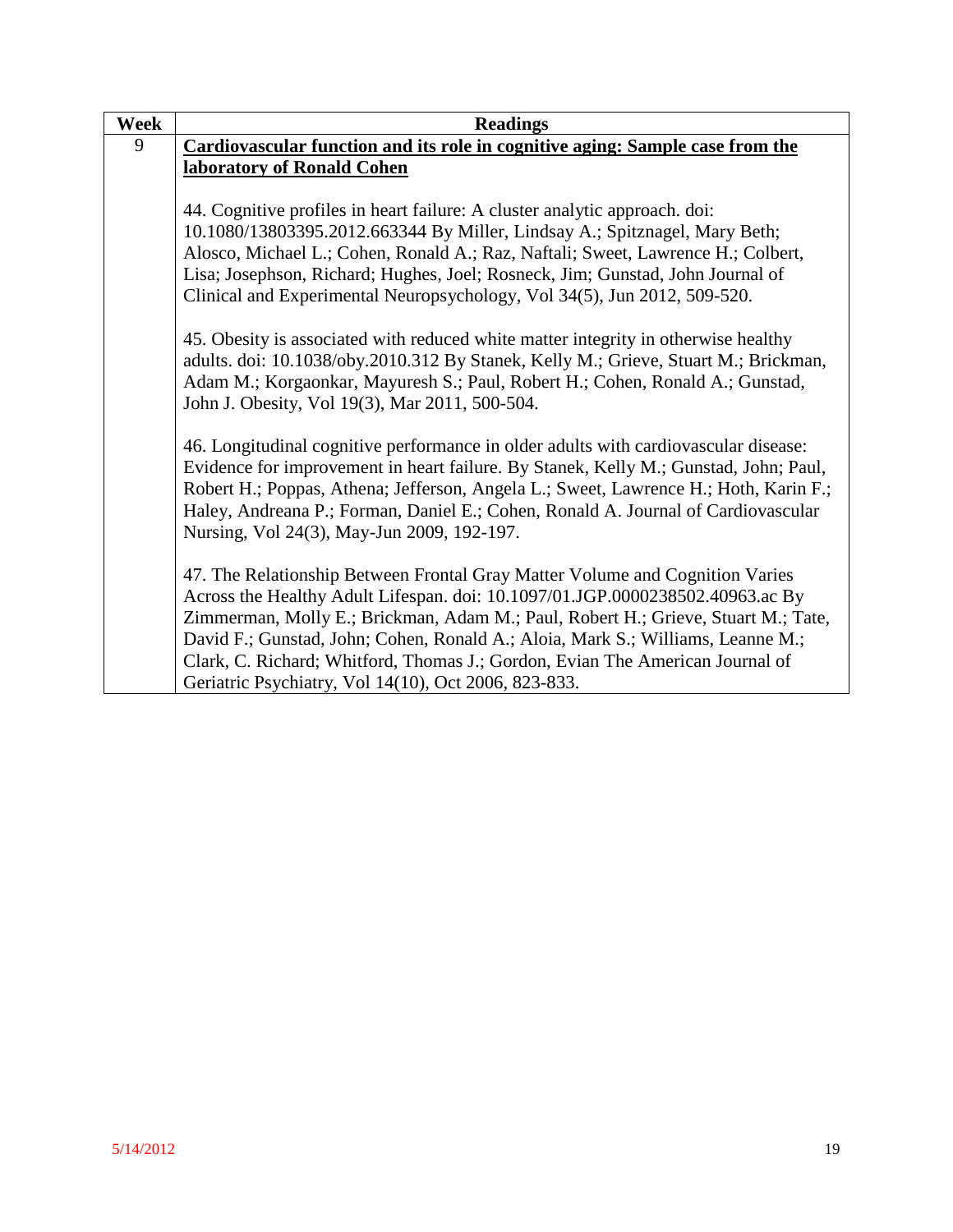| Week | <b>Readings</b>                                                                                                                                                                                                                                                                                                              |
|------|------------------------------------------------------------------------------------------------------------------------------------------------------------------------------------------------------------------------------------------------------------------------------------------------------------------------------|
| 10   | <b>Stroke: Cognitive sequelae</b>                                                                                                                                                                                                                                                                                            |
|      | 48. American Heart Association. Heart Disease and Stroke Statistics - 2010 Update                                                                                                                                                                                                                                            |
|      | 49. Worldwide stroke incidence and early case fatality reported in 56 population-based<br>studies: a systematic review.<br>Feigin VL, Lawes CM, Bennett DA, Barker-Collo SL, Parag V.<br>Lancet Neurol. 2009 Apr;8(4):355-69. Epub 2009 Feb 21.<br>PMID: 19233729                                                            |
|      | 502. Review of longer-term problems after disabling stroke<br>John Young, Jenni Murray and Anne Forster<br>Reviews in Clinical Gerontology / Volume 13 / Issue 01, pp 55 -65<br>DOI:10.1017/S0959259803013157 (About DOI)                                                                                                    |
|      | 51. Screening patients with stroke for rehabilitation needs: validation of the post-stroke<br>rehabilitation guidelines.<br>Edwards DF, Hahn MG, Baum CM, Perlmutter MS, Sheedy C, Dromerick AW.<br>Neurorehabil Neural Repair. 2006 Mar; 20(1): 42-8.<br>PMID: 16467277                                                     |
|      | 52. Domain-specific cognitive recovery after first-ever stroke: A follow-up study of<br>111 cases<br>Nys, GMS; Van Zandvoort, MJE; De Kort, PLM; et al.<br>JOURNAL OF THE INTERNATIONAL NEUROPSYCHOLOGICAL SOCIETY, 11<br>(7): 795-806 NOV 2005                                                                              |
|      | 53. Evolution of Cognitive Impairment After Stroke and Risk Factors for Delayed<br>Progression<br>BY del Ser, Teodoro MD, PhD; Barba, Raquel MD, PhD; Morin, Maria M. MD;<br>Domingo, Julio MD; Cemillan, Carlos MD; Pondal, Margarita MD; Vivancos, Jose<br><b>MD</b><br>Stroke, Volume 36(12), December 2005, pp 2670-2675 |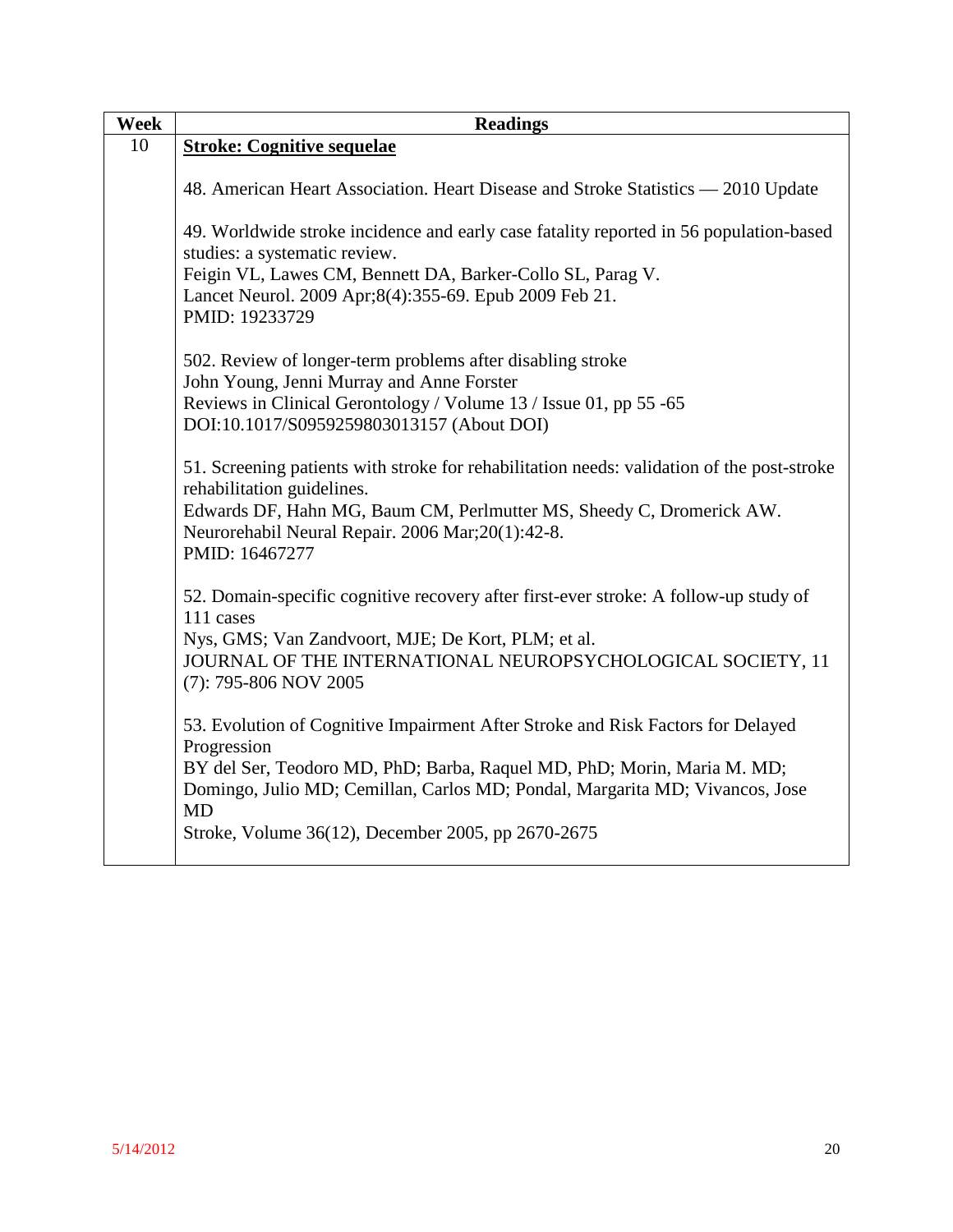| Week | <b>Readings</b>                                                                                                                                                           |
|------|---------------------------------------------------------------------------------------------------------------------------------------------------------------------------|
| 11   | Parkinson's disease: Cognitive sequelae                                                                                                                                   |
|      |                                                                                                                                                                           |
|      | 54. Cognitive dysfunction in Parkinson's disease: the role of frontostriatal circuitry.                                                                                   |
|      | Owen AM.                                                                                                                                                                  |
|      | Neuroscientist. 2004 Dec;10(6):525-37. Review.PMID: 15534038                                                                                                              |
|      |                                                                                                                                                                           |
|      | 55. The progression of Parkinson disease: a hypothesis.                                                                                                                   |
|      | Lang AE.                                                                                                                                                                  |
|      | Neurology. 2007 Mar 20;68(12):948-52. PMID: 17372132                                                                                                                      |
|      | 56. The distinct cognitive syndromes of Parkinson's disease: 5 year follow-up of the                                                                                      |
|      | CamPaIGN cohort.                                                                                                                                                          |
|      | Williams-Gray CH, Evans JR, Goris A, Foltynie T, Ban M, Robbins TW, Brayne C,                                                                                             |
|      | Kolachana BS, Weinberger DR, Sawcer SJ, Barker RA.                                                                                                                        |
|      | Brain. 2009 Nov;132(Pt 11):2958-69. Epub 2009 Oct 7.PMID: 19812213                                                                                                        |
|      |                                                                                                                                                                           |
|      | 57. Neurotransmitter changes in dementia with Lewy bodies and Parkinson disease                                                                                           |
|      | dementia in vivo.                                                                                                                                                         |
|      | Klein JC, Eggers C, Kalbe E, Weisenbach S, Hohmann C, Vollmar S, Baudrexel S,                                                                                             |
|      | Diederich NJ, Heiss WD, Hilker R.                                                                                                                                         |
|      | Neurology. 2010 Mar 16;74(11):885-92. Epub 2010 Feb 24. PMID: 20181924                                                                                                    |
|      | 58. DLB and PDD boundary issues: diagnosis, treatment, molecular pathology, and                                                                                           |
|      | biomarkers.                                                                                                                                                               |
|      | Lippa CF, Duda JE, Grossman M, Hurtig HI, Aarsland D, Boeve BF, Brooks DJ,                                                                                                |
|      | Dickson DW, Dubois B, Emre M, Fahn S, Farmer JM, Galasko D, Galvin JE, Goetz                                                                                              |
|      | CG, Growdon JH, Gwinn-Hardy KA, Hardy J, Heutink P, Iwatsubo T, Kosaka K, Lee                                                                                             |
|      | VM, Leverenz JB, Masliah E, McKeith IG, Nussbaum RL, Olanow CW, Ravina BM,                                                                                                |
|      | Singleton AB, Tanner CM, Trojanowski JQ, Wszolek ZK; DLB/PDD Working Group.                                                                                               |
|      | Neurology. 2007 Mar 13;68(11):812-9.                                                                                                                                      |
|      | PMID: 17353469                                                                                                                                                            |
|      |                                                                                                                                                                           |
|      | 59. Deep Brain Stimulation and the Role of the Neuropsychologist.                                                                                                         |
|      | By Okun, Michael S.; Rodriguez, Ramon L.; Mikos, Ania; Miller, Kimberly; Kellison,<br>Ida; Kirsch-Darrow, Lindsey; Wint, Dylan P.; Springer, Utaka; Fernandez, Hubert H.; |
|      |                                                                                                                                                                           |
|      |                                                                                                                                                                           |
|      |                                                                                                                                                                           |
|      | Foote, Kelly D.; Crucian, Gregory; Bowers, Dawn<br>The Clinical Neuropsychologist, Vol 21(1), Jan 2007, 162-189.<br>doi: 10.1080/13825580601025940                        |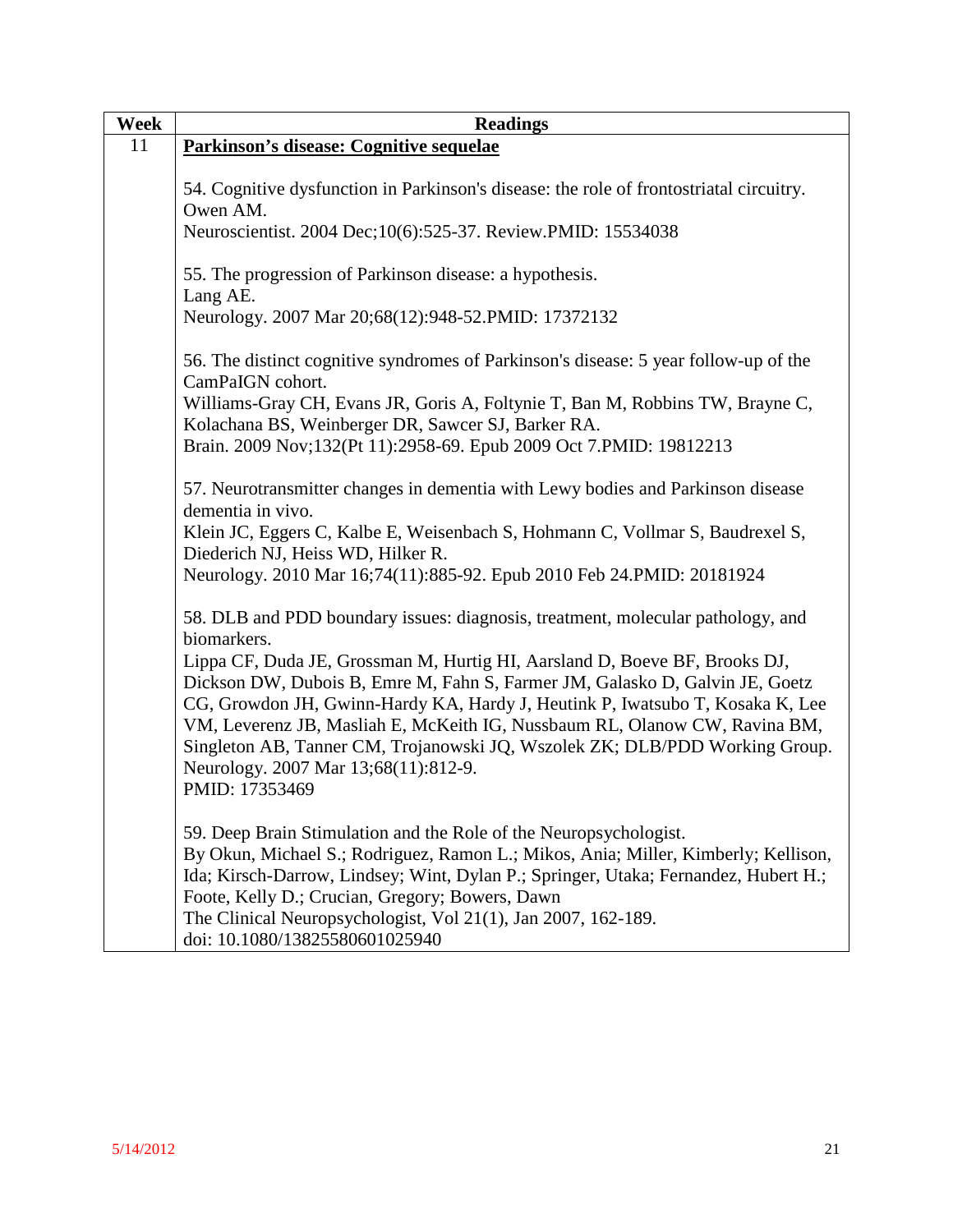| Week | <b>Readings</b>                                                                                                                                                                                                                                                                                              |
|------|--------------------------------------------------------------------------------------------------------------------------------------------------------------------------------------------------------------------------------------------------------------------------------------------------------------|
| 12   | <b>Mechanisms of Age-Related Cognitive Change and Targets for Intervention</b>                                                                                                                                                                                                                               |
|      |                                                                                                                                                                                                                                                                                                              |
|      | 60. Kenneth S. Kosik, Peter R. Rapp, Naftali Raz, Scott A. Small, J. David Sweatt, and                                                                                                                                                                                                                       |
|      | Li-Huei Tsai (2012) Mechanisms of Age-Related Cognitive Change and Targets for                                                                                                                                                                                                                               |
|      | Intervention: Epigenetics J Gerontol A Biol Sci Med Sci 2012 67: 741-746                                                                                                                                                                                                                                     |
|      | 61. Charles DeCarli, Claudia Kawas, John H. Morrison, Patricia A. Reuter-Lorenz,<br>Reisa A. Sperling, and Clinton B. Wright (2012) Mechanisms of Age-Related<br>Cognitive Change and Targets for Intervention: Neural Circuits, Networks, and<br>Plasticity. J Gerontol A Biol Sci Med Sci 2012 67: 747-753 |
|      | 62. Suzanne Craft, Thomas C. Foster, Philip W. Landfield, Steven F. Maier, Susan M.<br>Resnick, and Kristine Yaffe (2012) Mechanisms of Age-Related Cognitive Change and<br>Targets for Intervention: Inflammatory, Oxidative, and Metabolic Processes J Gerontol<br>A Biol Sci Med Sci 2012 67: 754-759.    |
|      | 63. William S. Kremen, Margie E. Lachman, Jens C. Pruessner, Martin Sliwinski, and<br>Robert S. Wilson (2012) Mechanisms of Age-Related Cognitive Change and Targets<br>for Intervention: Social Interactions and Stress. J Gerontol A Biol Sci Med Sci 2012<br>67: 760-765                                  |
|      | 64. Eric M. Reiman, Roberta Diaz Brinton, Russell Katz, Ronald C. Petersen, Selam<br>Negash, Dan Mungas, and Paul S. Aisen (2012). Considerations in the Design of<br>Clinical Trials for Cognitive Aging. J Gerontol A Biol Sci Med Sci 2012 67: 766-772                                                    |

# **Caveat:**

The above schedule and procedures in this course are subject to change in the event of extenuating circumstances. Any changes will be announced *in class*, and the student is personally responsible for obtaining updated information regarding those changes.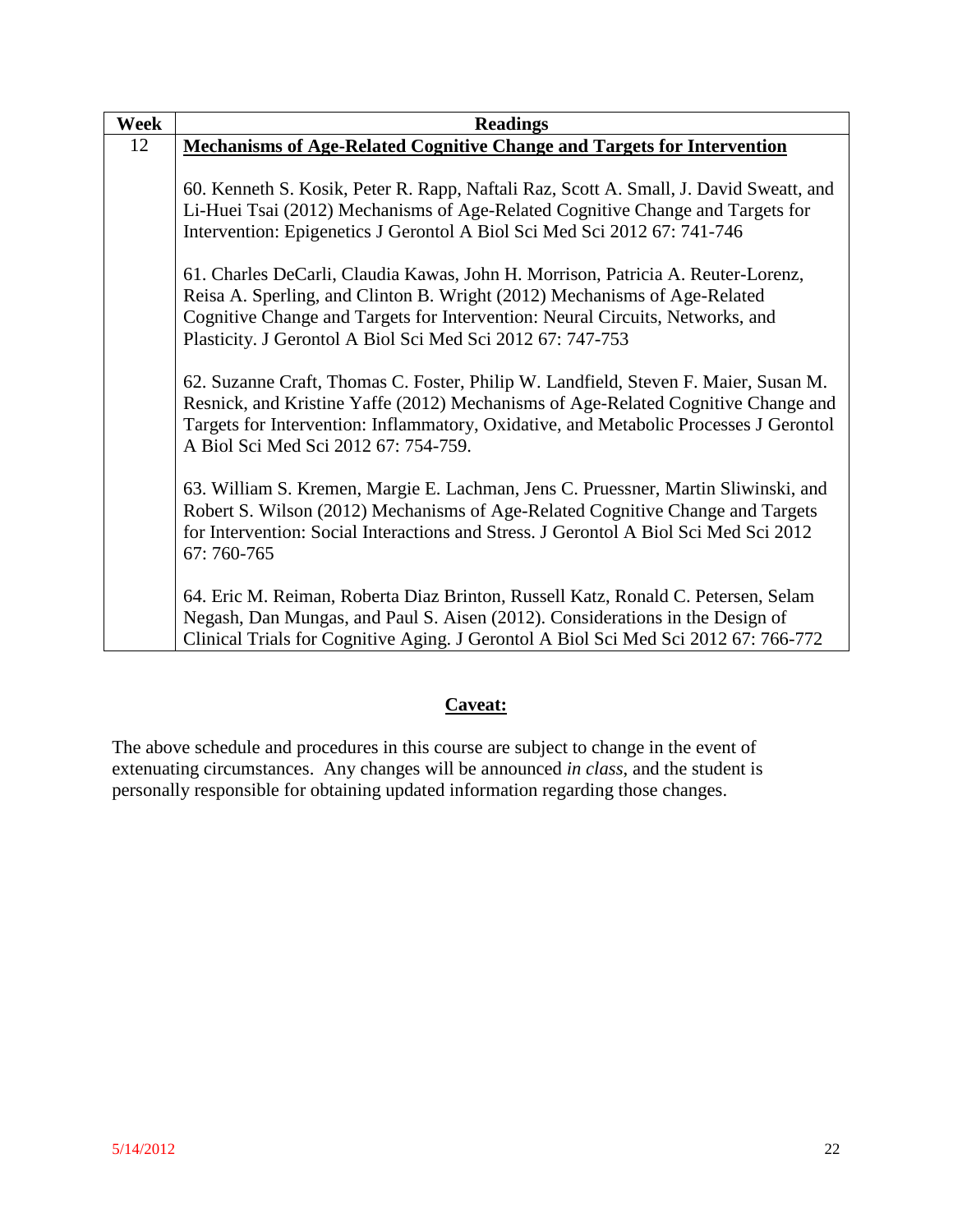# **Appendix A: Objectives**

The APA has specific requirements regarding how those objectives should be written, shown below:

## **Writing Behavioral Learning Objectives and Assessments**

- Learning objectives, or learning outcomes, are statements that clearly describe what the learner will know or be able to do as a result of having attended an educational program or activity.
- Learning objectives must be *observable and measurable*.
- Learning objectives should (1) focus on the learner, and (2) contain action verbs that describe measurable behaviors

#### **Verbs to use when writing learning objectives:**

- list, describe, recite, write
- compute, discuss, explain, predict
- apply, demonstrate, prepare, use
- analyze, design, select, utilize
- compile, create, plan, revise
- assess, compare, rate, critique

#### **Verbs to avoid when writing learning objectives:**

- know, understand
- learn, appreciate
- become aware of, become familiar with

#### **Example of well-written learning objectives:**

This workshop is designed to help you:

- 1. *Summarize* basic hypnosis theory and technique;
- 2. *Observe* demonstrations of hypnotic technique and phenomena;
- 3. *Recognize* differences between acute and chronic pain;
- 4. *Utilize* hypnosis in controlling acute pain;
- 5. *Apply* post-hypnotic suggestions to chronic pain; and
- 6. *Practice* hypnotic technique in dyads.

#### Illustrative Learning Objectives

#### Title**:** *Succeeding in an Academic Career*

At the conclusion of this program, participants will be able to:

#### **Insufficient Learning Objectives**

- 1. identify the advantages in advancing one's career of having a systematic research program
- 2. manage the complexities of scheduling research assistants, supervisees and other helpers
- 3. negotiate the ins and outs of getting publications and grants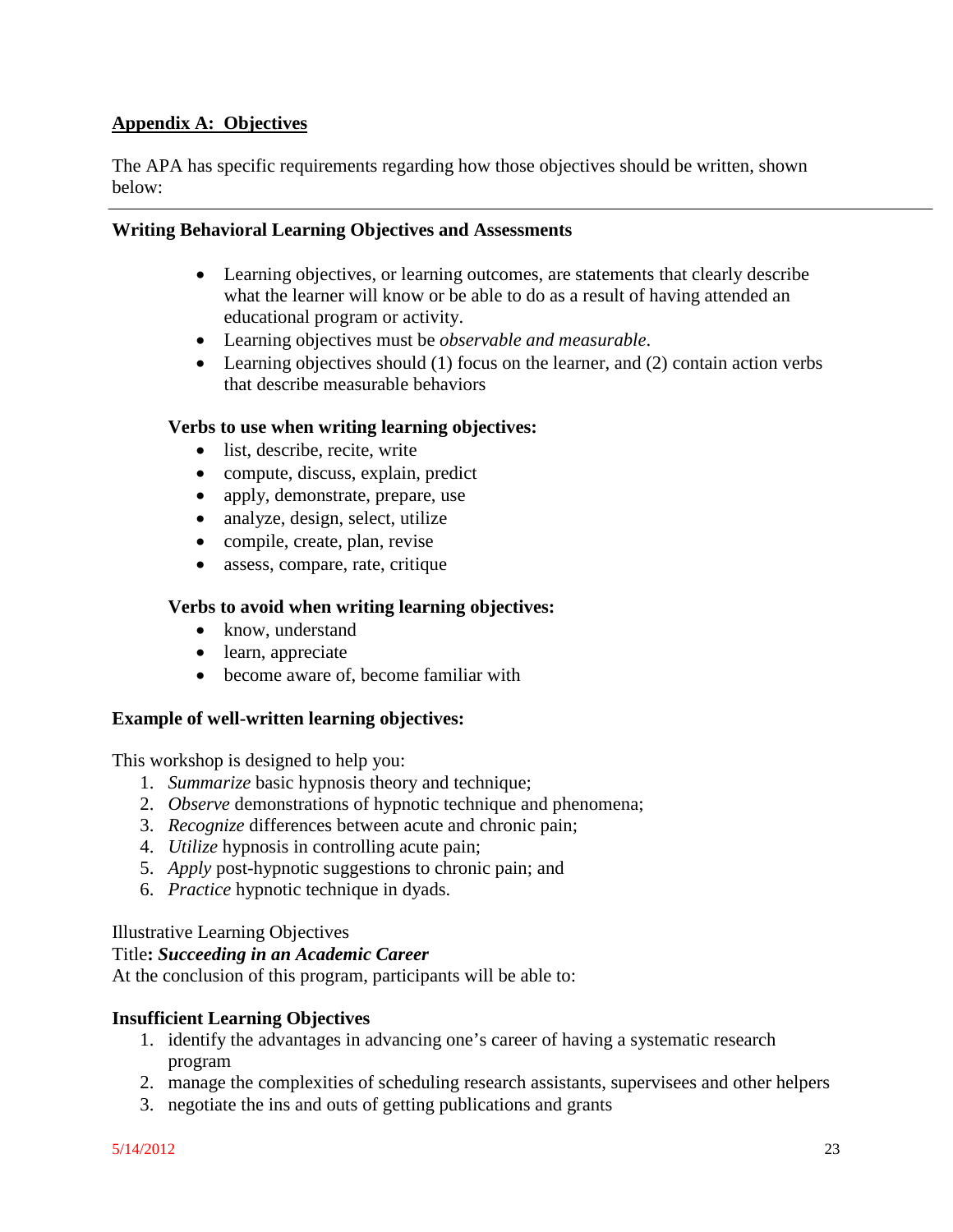- 4. discharge advising obligations while still having time to write
- 5. increase chances for retention, tenure, and promotion through understanding academic policies and the administrative structure

#### **Acceptable learning objective**s

- 1. identify the practical applications for teaching effectiveness of building a systematic research program
- 2. identify relevant ethical codes associated with research, clinical, or academic supervision with students
- 3. negotiate the regulatory and ethical information regarding publication and grant writing with colleagues or students
- 4. apply appropriate mentoring skills for maximal student growth
- 5. use an understanding of academic policies and the administrative structure to create more efficient classrooms and labs

*Note: Insufficient learning objectives identify the advantages that might accrue to the individual faculty member, but fail to link these to improved services and the broader regulatory, ethical or professional issues that might also serve broader constituents within this context. By contrast, the acceptable learning objectives effectively tie the knowledge gains associated with this program to the effective functioning of the students and the administrative units associated with the faculty's functioning, and highlight the professional and scientific gains that would be expected to accrue as a result of the program.*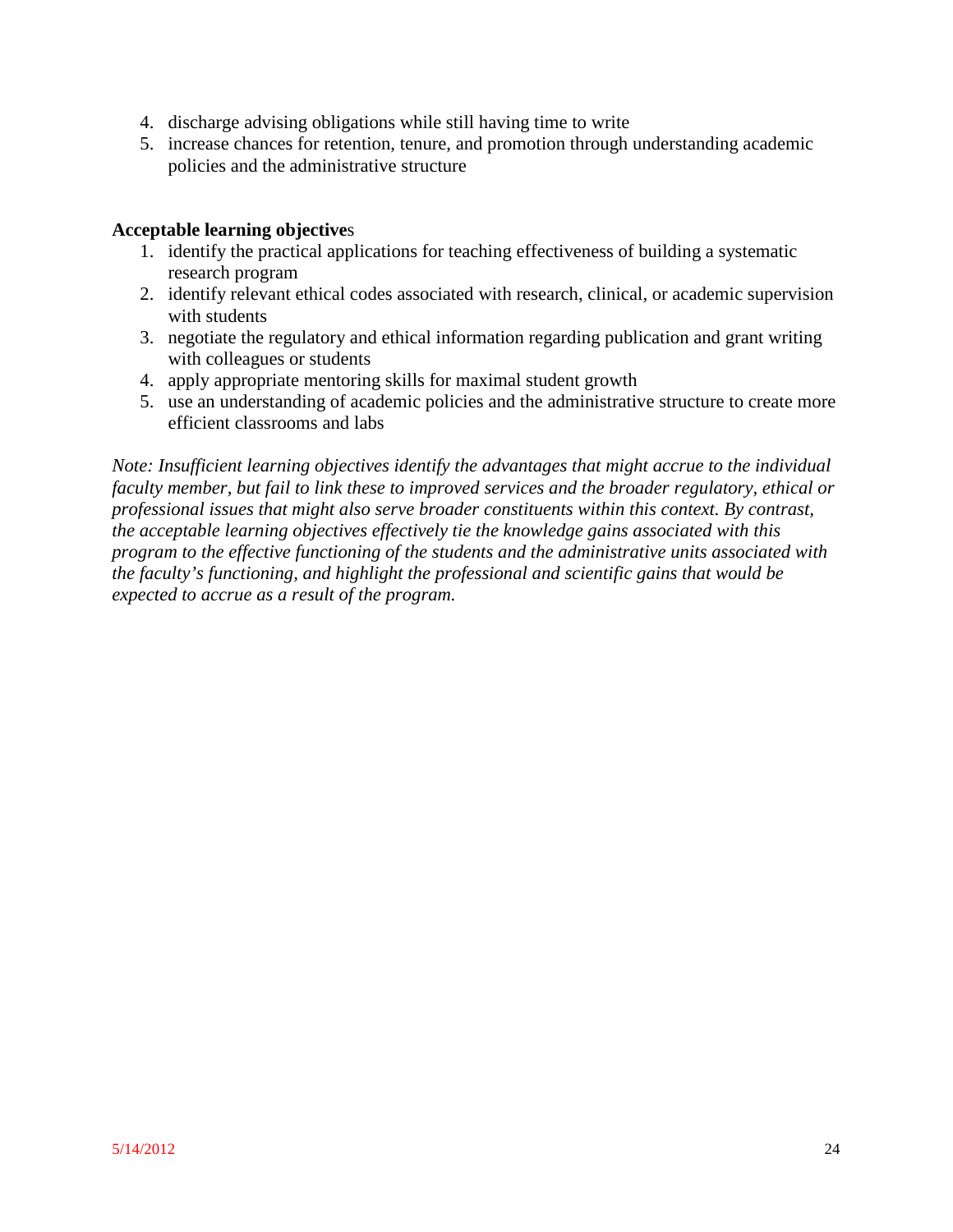### **Appendix B: Acceptable Collaboration**

#### On Collaboration

What constitutes acceptable levels of collaboration in this class? Please just treat this as "continuing education". It is here for your reference, but if (after reading this) you feel like you may have gone beyond acceptable and want to discuss it, please get in touch with me or one of the teaching assistants at your convenience.

The short answer about how much collaboration is acceptable is "As specified in the syllabus, and in the UF Honor Code". Let's review those items quickly, and then go a little deeper.

#### ========= 1. UF Honor Code:

A key phrase in this honor code relates to "ambiguity": "It is the responsibility of the student to seek clarification on whether or not use of materials or collaboration or consultation with another person is authorized prior to engaging in any act of such use, collaboration or consultation. If a faculty member has authorized a student to use materials or to collaborate or consult with another person in limited circumstances, the student shall not exceed that authority. If the student wishes to use any materials or collaborate or consult with another person in circumstances to which the authority does not plainly extend, the student shall first ascertain with the faculty member whether the use of materials, collaboration or consultation is authorized. "

http://regulations.ufl.edu/chapter4/4041-2008.pdf

Key phrasing with regard to collaboration:

(a) Plagiarism. A student shall not represent as the student's own work all or any portion of the work of another. Plagiarism includes but is not limited to:

1. Quoting oral or written materials including but not limited to those found on the internet, whether published or unpublished, without proper attribution.

2. Submitting a document or assignment which in whole or in part is identical or substantially identical to a document or assignment not authored by the student.

(b) Unauthorized Use of Materials or Resources ("Cheating"). A student shall not use unauthorized materials or resources in an academic activity. Unauthorized materials or resources shall include:

1. Any paper or project authored by the student and presented by the student for the satisfaction of any academic requirement if the student previously submitted substantially the same paper or project to satisfy an academic requirement and did not receive express authorization to resubmit the paper or project.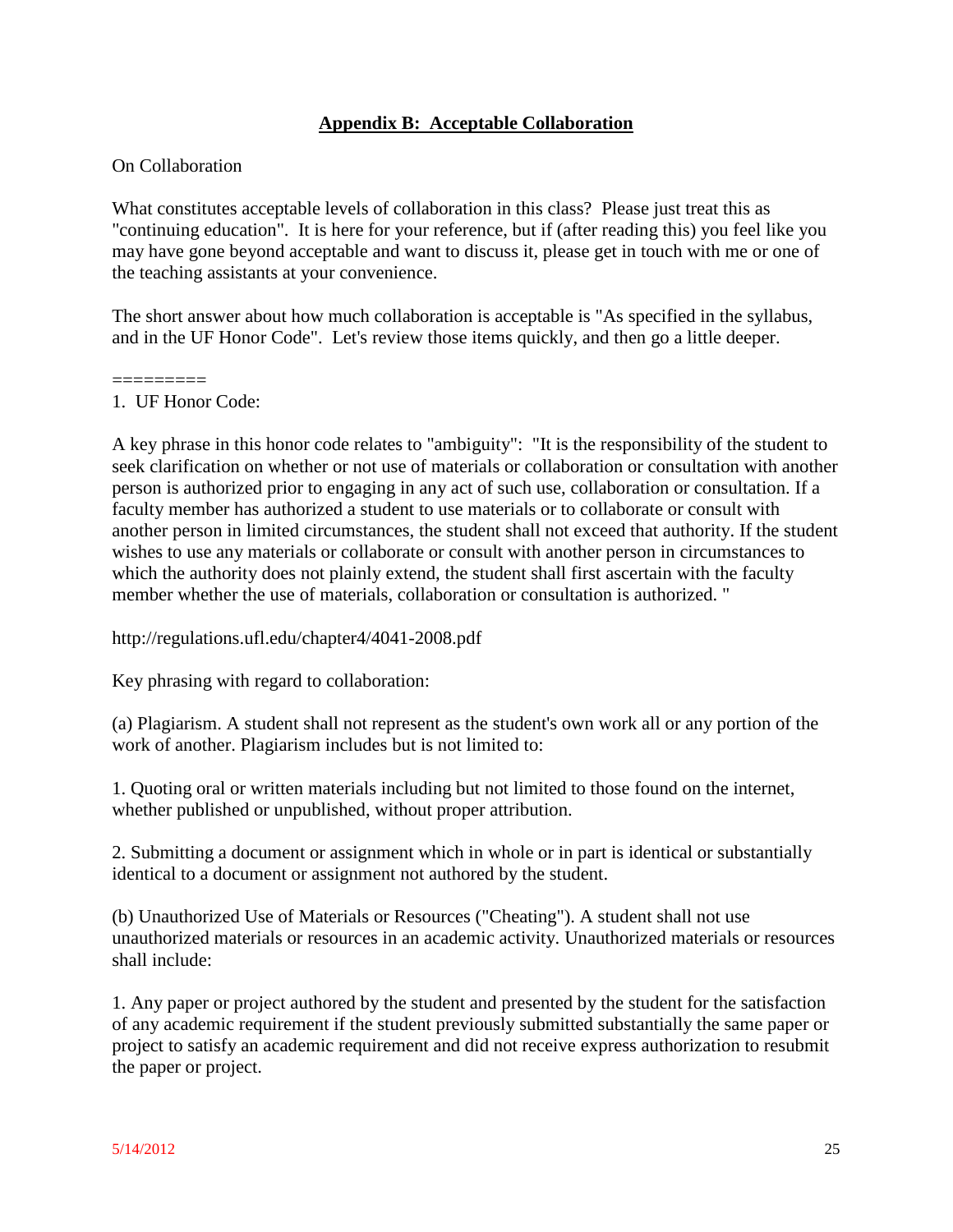2. Any materials or resources prepared by another student and used without the other student's express consent or without proper attribution to the other student.

3. Any materials or resources which the faculty member has notified the student or the class are prohibited.

4. Use of a cheat sheet when not authorized to do so or use of any other resources or materials during an examination, quiz, or other academic activity without the express permission of the faculty member, whether access to such resource or materials is through a cell phone, PDA, other electronic device, or any other means.

(c) Prohibited Collaboration or Consultation. A student shall not collaborate or consult with another person on any academic activity unless the student has the express authorization from the faculty member.

1. Prohibited collaboration or consultation shall include but is not limited to:

a. Collaborating when not authorized to do so on an examination, take-home test, writing project, assignment, or course work.

b. Collaborating or consulting in any other academic or co-curricular activity after receiving notice that such conduct is prohibited.

c. Looking at another student's examination or quiz during the time an examination or quiz is given. Communication by any means during that time, including but not limited to communication through text messaging, telephone, e-mail, other writing or verbally, is prohibited unless expressly authorized.

2. It is the responsibility of the student to seek clarification on whether or not use of materials or collaboration or consultation with another person is authorized prior to engaging in any act of such use, collaboration or consultation. If a faculty member has authorized a student to use materials or to collaborate or consult with another person in limited circumstances, the student shall not exceed that authority. If the student wishes to use any materials or collaborate or consult with another person in circumstances to which the authority does not plainly extend, the student shall first ascertain with the faculty member whether the use of materials, collaboration or consultation is authorized.

"On all work submitted for credit by students at the University of Florida, the following pledge is either required or implied:

"On my honor, I have neither given nor received unauthorized aid in doing this assignment".

<sup>=========</sup> 2. Syllabus:

The syllabus says: